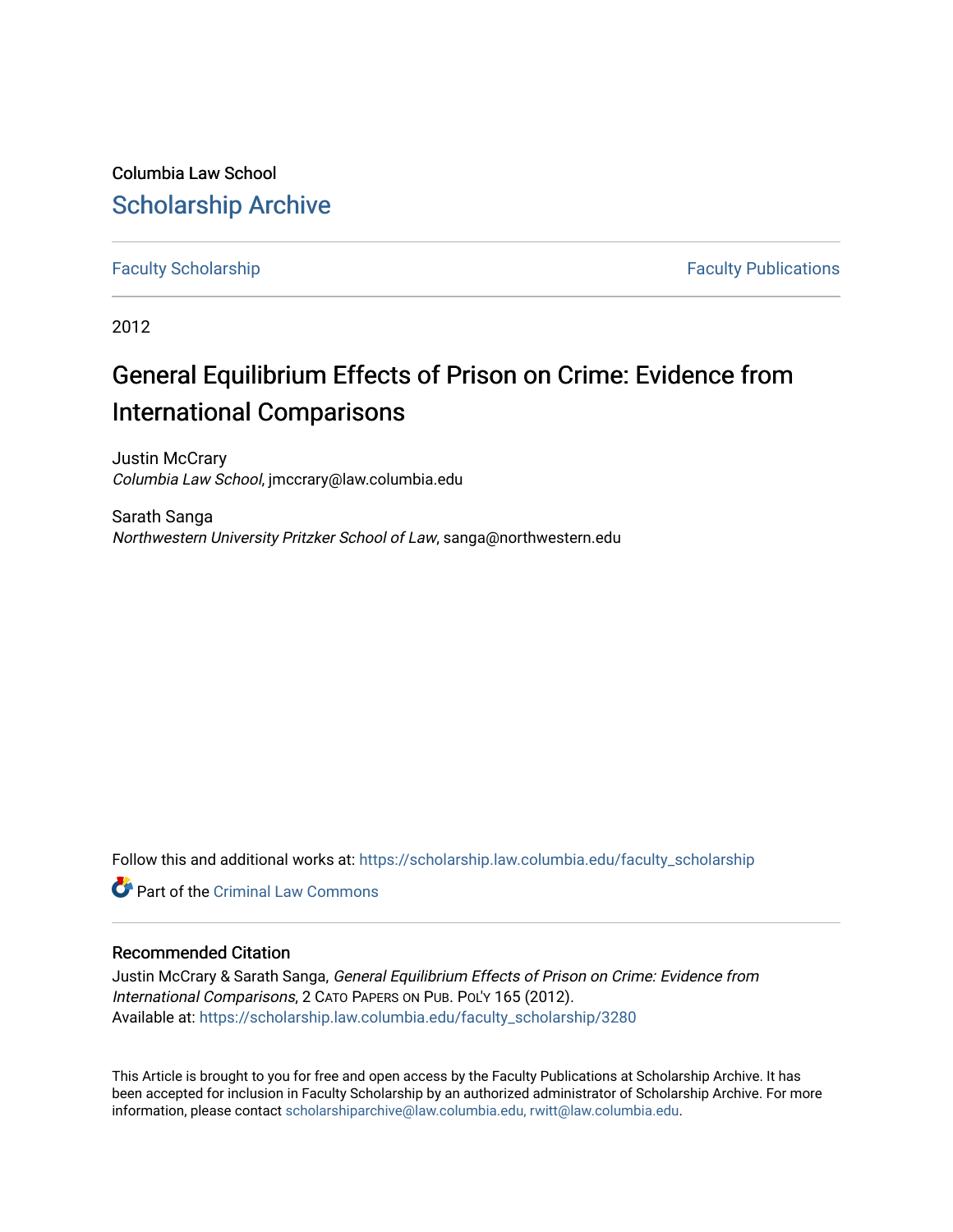## **General Equilibrium Effects of Prison on Crime: Evidence from International Comparisons**

 *Justin McCrary and Sarath Sanga* 

#### **ABSTRACT**

 We compare crime and incarceration rates over time for the United States, Canada, and England and Wales, as well as for a small selection of comparison countries. Shifts in U.S. punishment policy led to a five-fold increase in the incarceration rate, while nearly every other country experienced only minor increases in incarceration. The large shifts in U.S. punishment policy do not seem to have caused commensurately large improvements in public safety.

*Cato Papers on Public Policy*, Vol. 2 © 2012, Cato Institute

Justin McCrary is a professor of law in the School of Law at the University of California, Berkeley and a faculty research fellow of the National Bureau of Economic Research. Sarath Sanga is a law student at Yale Law School.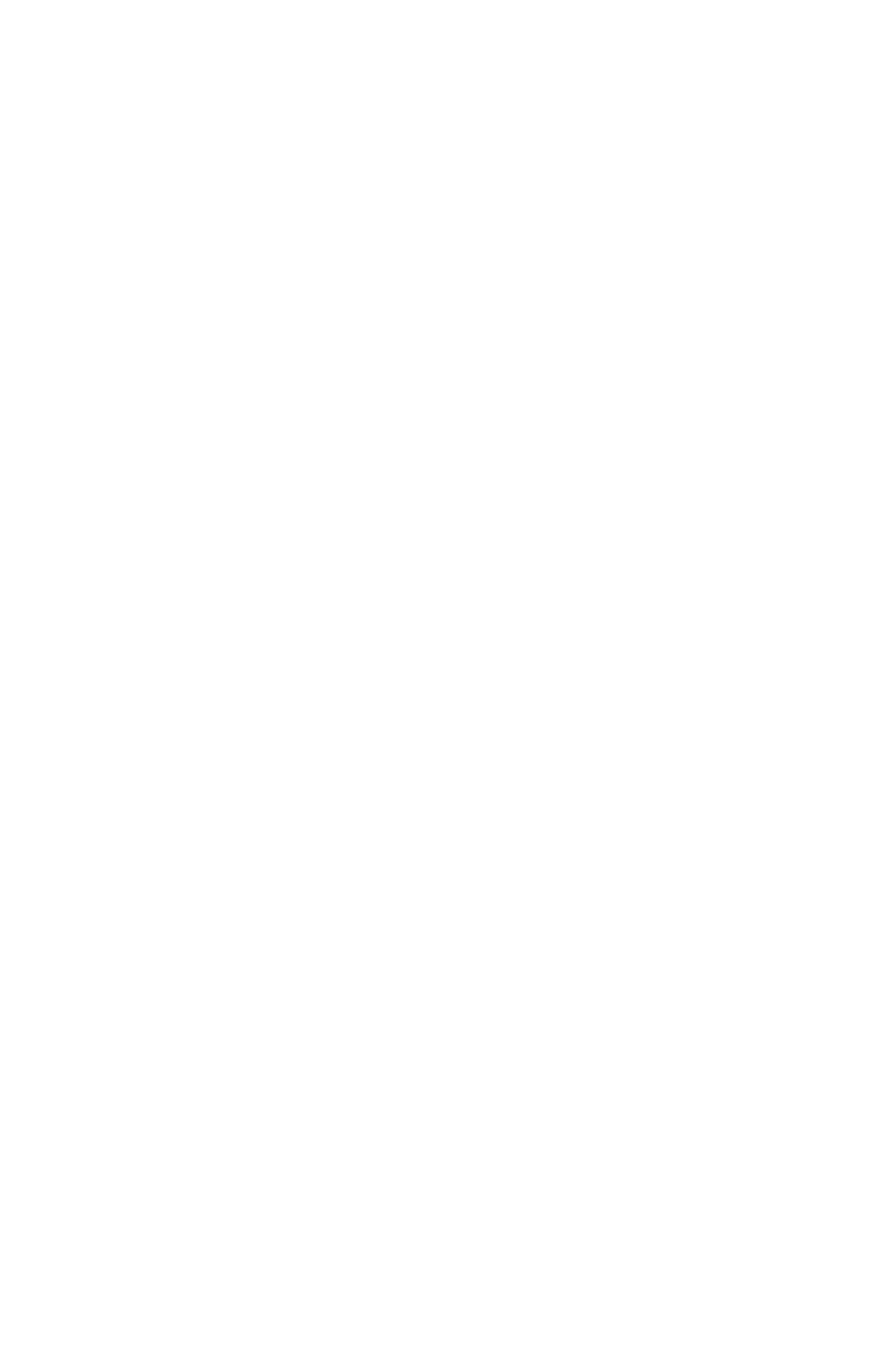## **General Equilibrium Effects of Prison on Crime: Evidence from International Comparisons**

### **1. INTRODUCTION**

 From 1920 through 1970, the rate of incarceration in the United States was roughly constant, hovering around 100 per 100,000. Today, the incarceration rate is five times that level. The incarceration rate in the United States is thus markedly higher today than it was historically.

 The incarceration rate in the United States is also markedly higher today than it is in other countries. According to the International Centre for Prison Studies of the University of Essex, in 2008 the United States accounted for 5 percent of world population but 23 percent of worldwide prisoners (Walmsley 2009).

 Figure 1 displays the time series of the incarceration rate for the United States as compared with that of other countries. Panel A compares the United States to Canada and England and Wales (combined) over the last century. These countries have perhaps the longest tradition of collecting data on incarceration rates and are additionally relatively comparable to one another in terms of language, economy, law, and culture. The figure indicates that already during the early part of the 20th century, the United States had higher incarceration rates than Canada and England and Wales. From 1925 through 1970, however, those countries essentially caught up to the United States. But starting in 1970, the United States made substantial investments in prison capacity, and by 2010 the U.S. incarceration rate was 3.3 times that of England and Wales and 4.4 times that of Canada. These conclusions are particularly stark; compared to other countries that are members of the Organization for Economic Cooperation and Development, England and Wales have a relatively high incarceration rate.

 Panel B compares the United States to selected OECD countries over the last four decades.<sup>1</sup> The figure indicates that the U.S. increase

 $1$  Throughout this paper, countries were selected on grounds of data availability and quality.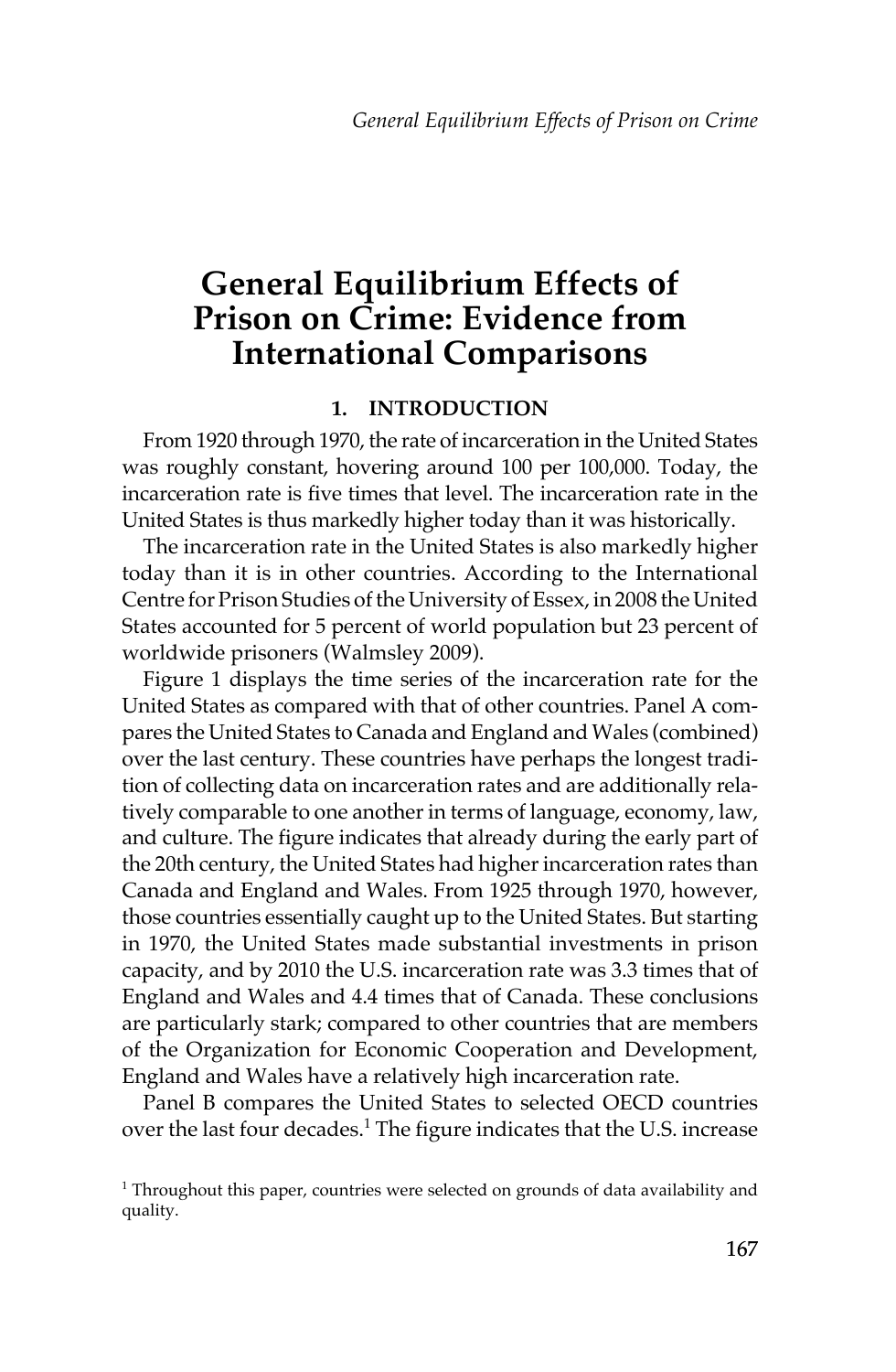



Source: See text, pp. 170–71, 173.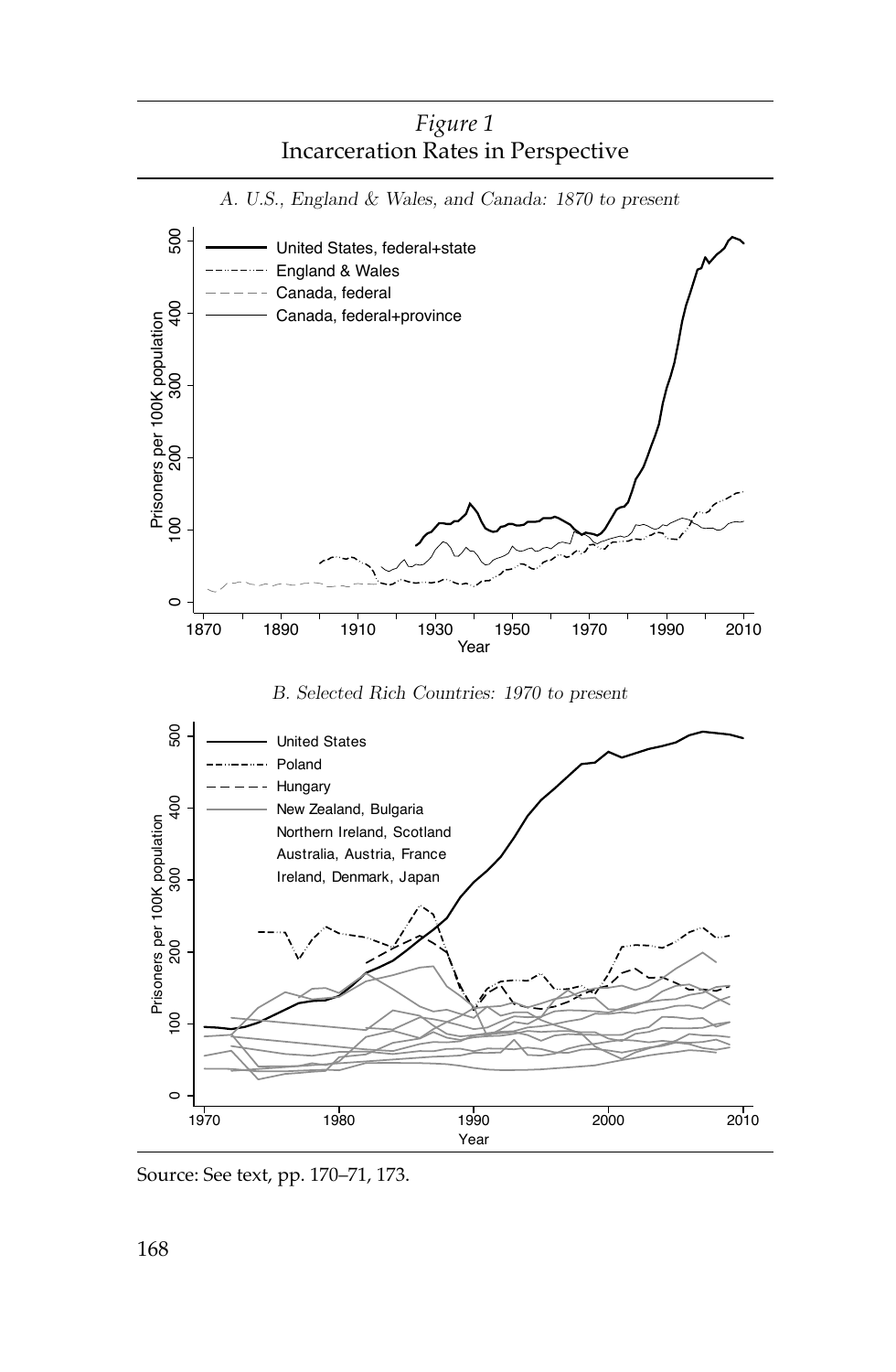in incarceration is surprising compared to Canada and England and Wales, as well as to a broader set of countries.

 In sum, from a historical and comparative perspective, the expanded use of prisons in the United States in recent decades is breathtaking. However, while the punitiveness of the current U.S. system is unusual, some people may be willing to set aside the obvious liberty concerns if they are persuaded that prison is sufficiently effective at providing for the safety of those not imprisoned. Scholars and policymakers alike note that a large prison system could reduce crime through two important channels: deterrence and incapacitation. Assessing the magnitude of these channels is an important task for research and one that is taken up in an extensive academic literature.

 However, a general equilibrium policy evaluation of the increased use of imprisonment must take account of additional possible mechanisms. One such mechanism is the so-called prison reentry problem, which has been much discussed in the popular press recently and in the academic literature. Nationally, roughly 700,000 people will be released from prison (long-term incarceration) this year, and roughly 7 million people will be released from jail (short-term incarceration). It is conceivable that those released will be changed by virtue of the experience of incarceration. Such changes could be protective against crime if, for example, former prisoners decided to "go straight" to avoid any subsequent confinement. More concerning is the possibility that the changes could encourage crime if, for example, former prisoners found themselves unable to obtain legitimate work and were thereby encouraged to engage in crime, or if they were scarred by the experience and unable to cope with life on the outside.

A second such mechanism is the replacement hypothesis (Freeman 1999). In Freeman's view, criminal opportunities are limited and rivalrous—if one person is taking advantage of the opportunity, another cannot take advantage of it simultaneously—and the group of potential offenders is large relative to the number of criminal opportunities. Accordingly, if this mechanism is important, incapacitation could be entirely offset by replacement. In simple terms, one corner drug dealer is sent to prison, and another steps forward to take his place.

 A third mechanism is the effect of the scope of imprisonment on deterrence via externality. Typically, deterrence is framed as an individual's decreased inclination toward crime because of a higher threatened sanction. However, the stigma associated with a criminal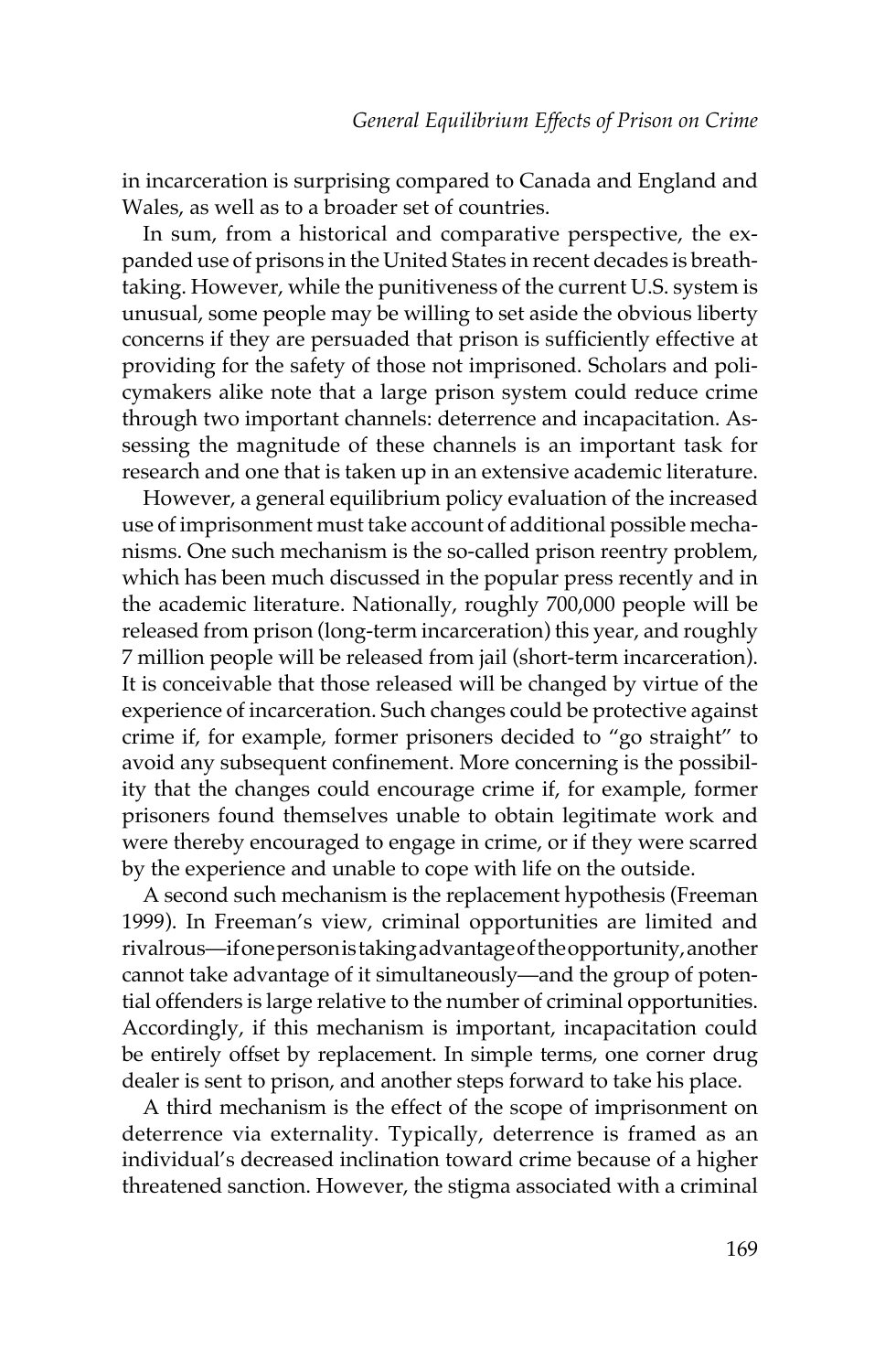record may be an important deterrent as well, for example in the labor market or in social interactions. Stigma means that in the extreme, higher threatened sanctions can be counterproductive (Rasmusen 1996). In simple terms, when punishment is rare, a punished person is more likely to be a bad seed than when punishment is prevalent.

 The research designs used in the literature focus on measurement of deterrence and incapacitation and are unable to capture these broader general equilibrium phenomena. In the literature, general equilibrium policy evaluation has primarily been done in the context of formal structural modeling of the potential offenders' economic and legal environment (see, for example, Burdett, Lagos, and Wright 2004). This approach has many merits, including the clear explication of mechanisms and a natural methodology for evaluating counterfactual policy experiments.

 In this paper, we complement the theoretical literature with an empirical assessment of the general equilibrium effects of mass incarceration. Our approach is rooted in the observation that the magnitude of the expansion in the prison population in the United States over the last 40 years has been nearly unique internationally. Our conclusions are informed by a new data set on the use of imprisonment and the extent of crime for a large group of countries over many years. We pay particularly close attention to Canada and to England and Wales, as these are natural comparisons for the United States, and the governments of those countries have a tradition of collecting the relevant data.

 The plan for the paper is as follows: Section 2 describes the data we use. Section 3 focuses on a comparative analysis of trends in the United States, Canada, and England and Wales. Section 4 introduces some simple panel data regressions to summarize the results. Section 5 concludes.

#### **2. DATA**

 Our first analysis compares the United States to Canada. Data on crime in Canada are taken from the *Statistics Canada* website, www.statcan.gc.ca. Data on prisoners in Canada are taken from the *Statistics Canada* website for 1978 to the present. Historical data on prisoners were obtained from Tables Z173–174 (federal prisoners) and Tables Z198–208 (provincial prisoners) of *Historical Statistics of Canada* (2nd edition). Data on U.S. crime are taken from the Federal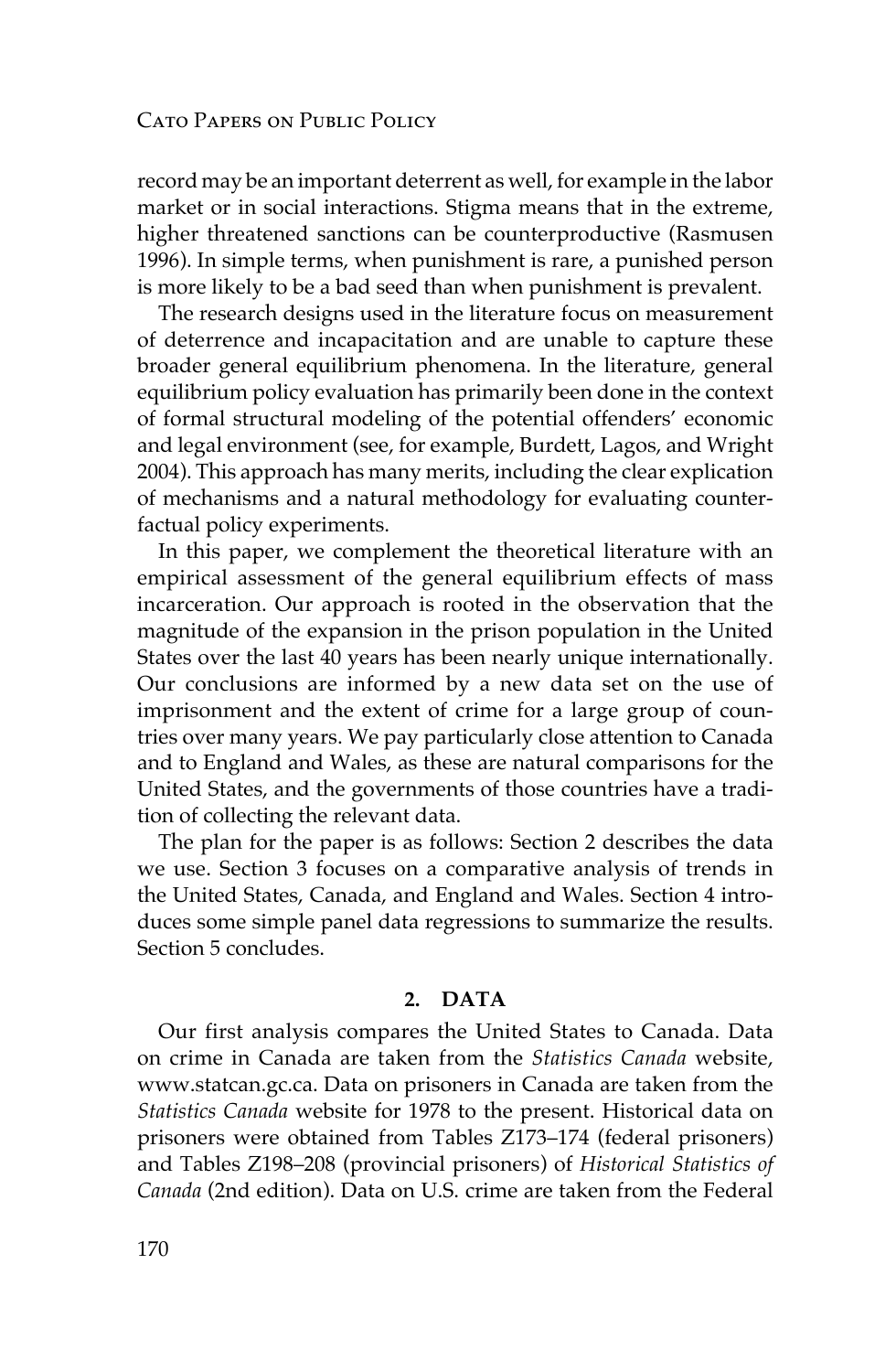Bureau of Investigation's *Uniform Crime Reports* . Data on U.S. prisoners are taken from the University at Albany's *Sourcebook of Criminal Justice Statistics* .

 Our second analysis compares the United States to England and Wales. Data on crime for the latter are taken from two electronic files produced by the Home Office, "Recorded Crime Statistics 1898– 2001/2" and "Recorded Crime Statistics 2002/3–2009/10." Data on prisoners are taken from Table 7.5 of "Offender Management Caseload Statistics 2009."

 Our final analysis uses data from the *Surveys of Crime Trends and Operations of Criminal Justice Systems* . These data were collected by the Crime Prevention and Criminal Justice Division of the United Nations ("UN data") in 10 separate waves. The data collection for the first wave was conducted in 1978 and pertained to aspects of crime and the criminal justice system for the years 1970–75. Subsequent waves were collected roughly every five years; the most recent information from the survey pertains to 2006. All of the statistics reported in the survey are collected from statistical reports from the respondent countries. We have hand-checked these data using Eurostat data, which are available after 1987. We have observed some minor discrepancies between the values in the survey and those in the Eurostat data, but these seem to emerge from definitional differences.

 Perhaps oddly, a counterexample is the UN data set for the United States. Fortunately, high-quality data for the United States are available from several other sources, and we have replaced the U.S. values in the UN data with information from the *Sourcebook* . For other countries, our sense is that the main measurement problem in the survey emerges from nonresponse rather than incorrect values.

#### **3. COMPARISON WITH CANADA AND ENGLAND AND WALES**

 Previous research has noted that, despite substantial similarity between the two countries on many dimensions, Canada does not imprison its citizens at nearly the rate the United States does (Doob and Webster 2006). Figure 2A displays total incarceration rates per 100,000 using publicly available data for Canada and the United States. The figure indicates that Canada did not increase its use of prisons over the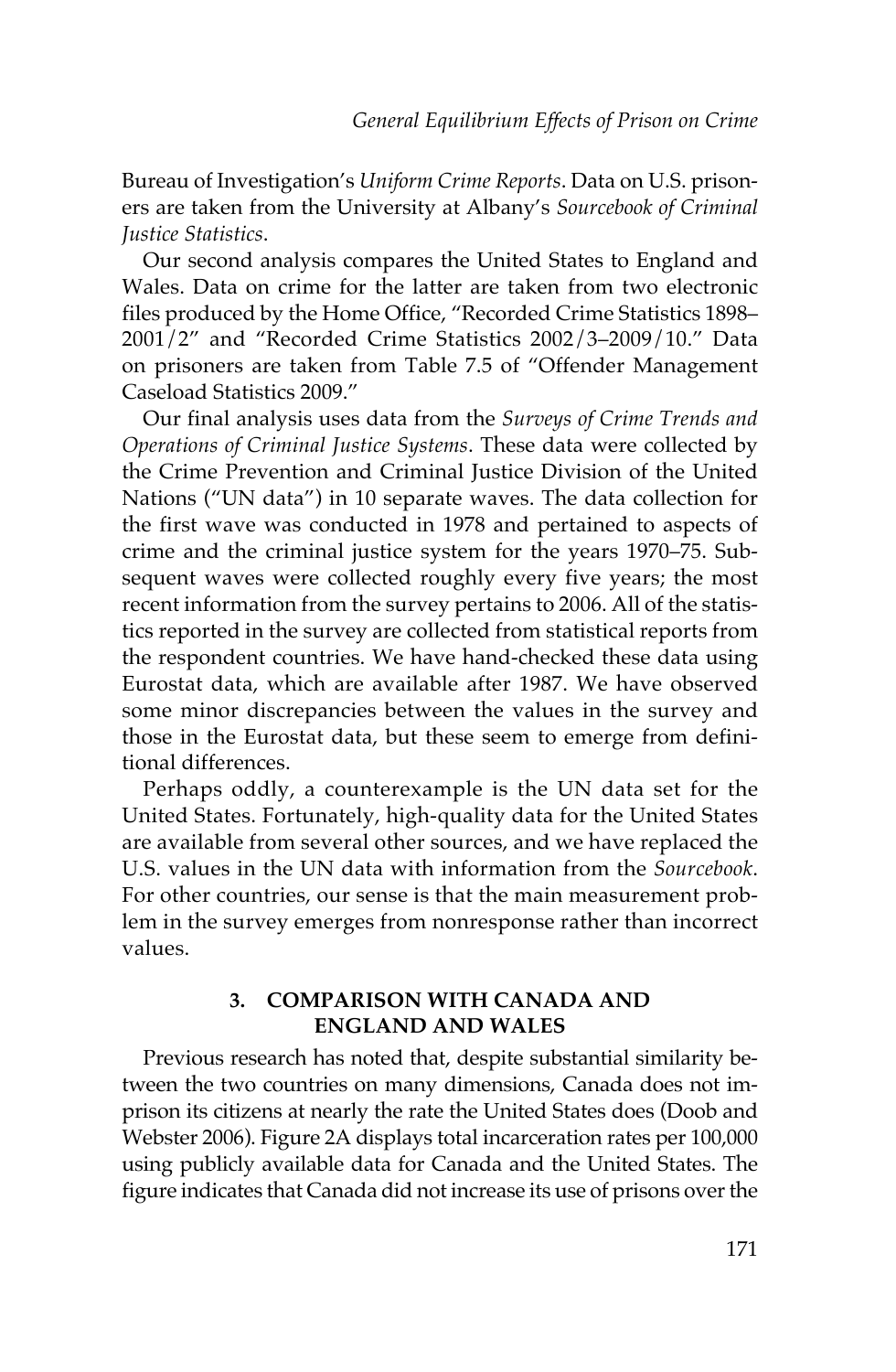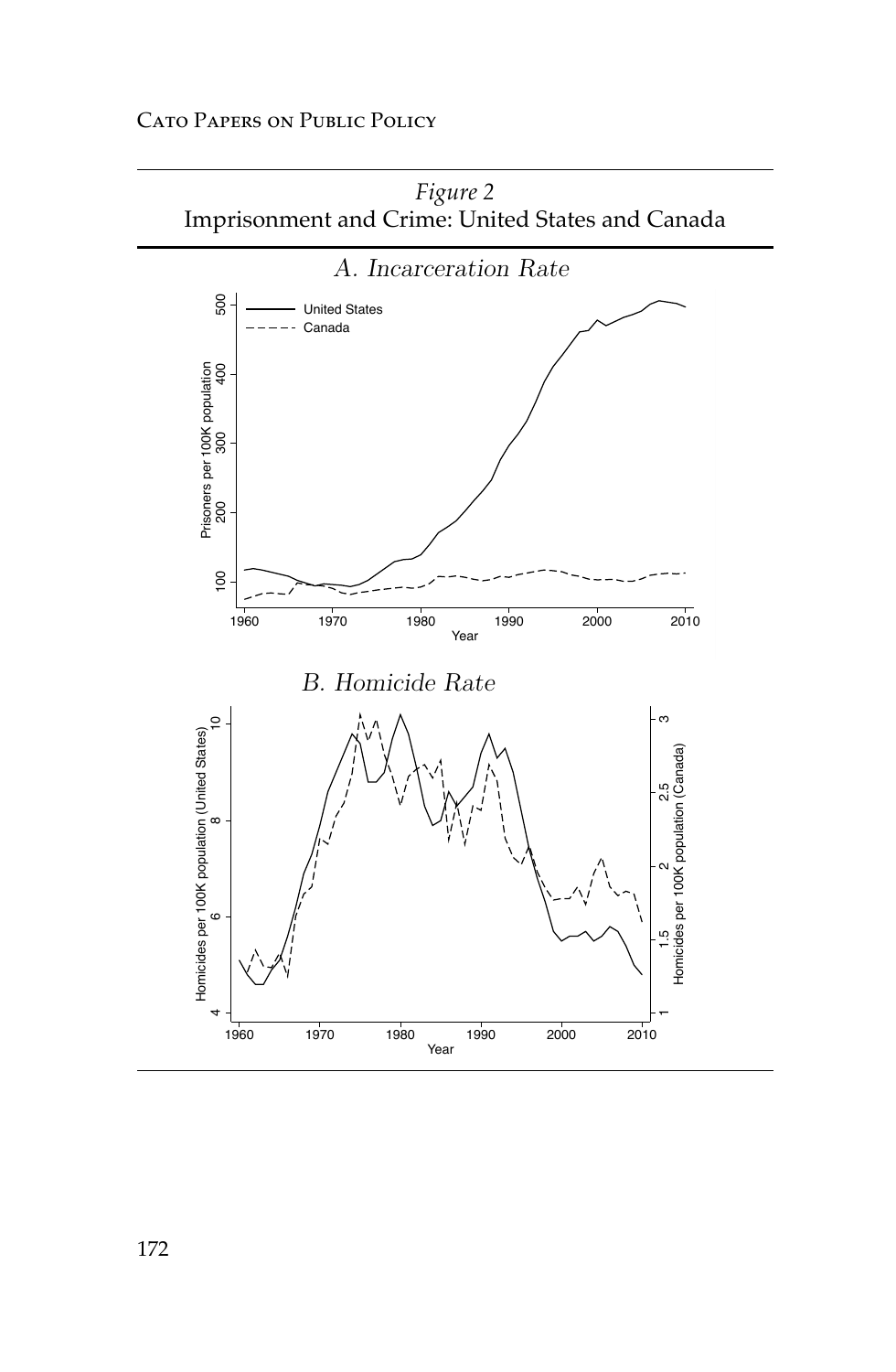

Source: See text, pp. 170–71, 174.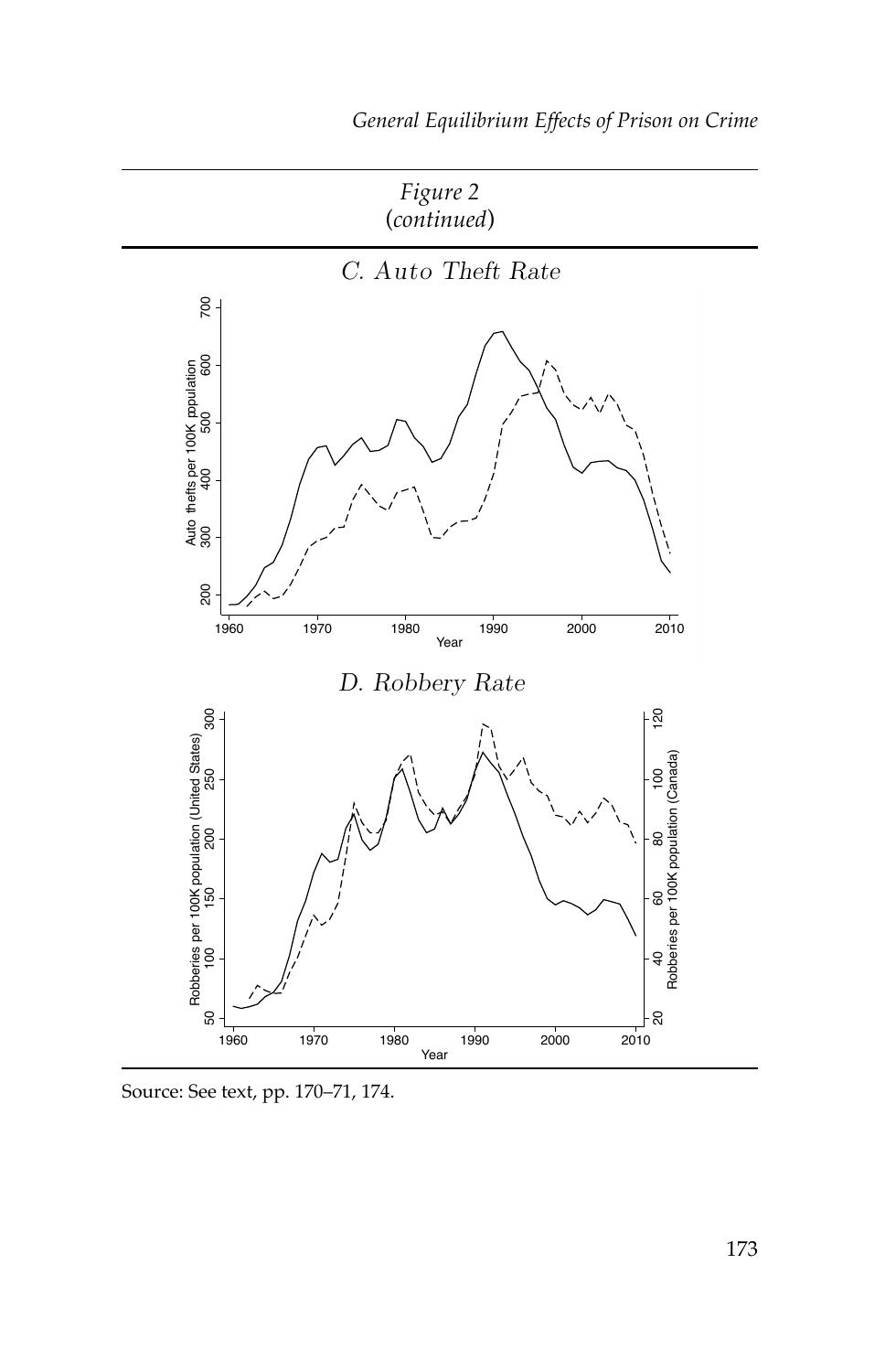last 30 years in the same way that the United States did. While *Statistics Canada* presently provides a series going back only to 1978, data are available going back to 1916 in *Historical Statistics of Canada* . The figure indicates that Canada has displayed little change in incarceration rates over 40 years, whereas U.S. incarceration rates have grown rapidly.

 One explanation for the low Canadian incarceration rates observed in Figure 2A is a low rate of crime: a country with a low rate of crime has little need for imprisonment. However, this is not a good explanation for the stark differences in trend observed in Figure 2A because Canadian and U.S. crime rates exhibit rather similar trends. Panels B, C, and D provide time series for the rates of homicide, auto theft, and robbery, respectively, in the two countries. These are the three crime series believed to be measured most accurately in aggregate police statistics, upon which both series are based.

 Despite their differences in scale, with the U.S. homicide rate generally three to four times higher than in Canada, homicide rates in the two countries exhibit remarkably similar trends (correlation coefficient of 0.86). Auto theft is more similar in its level, but somewhat less similar in its trend. In Canada, the peak auto theft rate comes about five years after the peak rate in the United States. Panel D displays the robbery rate for the two countries. The similarity in the series is remarkable; the most prominent difference in the series is that the post-1990 decline in crime is more marked in the U.S. data. An important question is whether the faster decline in crime in the United States can be attributed to the prison expansion.

 These comparisons are suggestive but largely anecdotal. Nonetheless, drawing a contrast between the United States and Canada clarifies two simple points. First, despite a variety of similarities between the two countries, the increased use of imprisonment in the United States saw little parallel in Canada. Second, the effect on crime of the large investment in prisons is hard to discern with the naked eye. The United States and Canada seem to have generally similar crime trends that may or may not be related to changes in punishment policy.

 Before attempting to draw any more conclusions from these data, we pause to note a conceptual difficulty with inferring the effect of punishment policy on crime using natural variation in incarceration rates. Imprisonment is an equilibrium phenomenon that reflects both changes in punitiveness as well as changes in crime, and im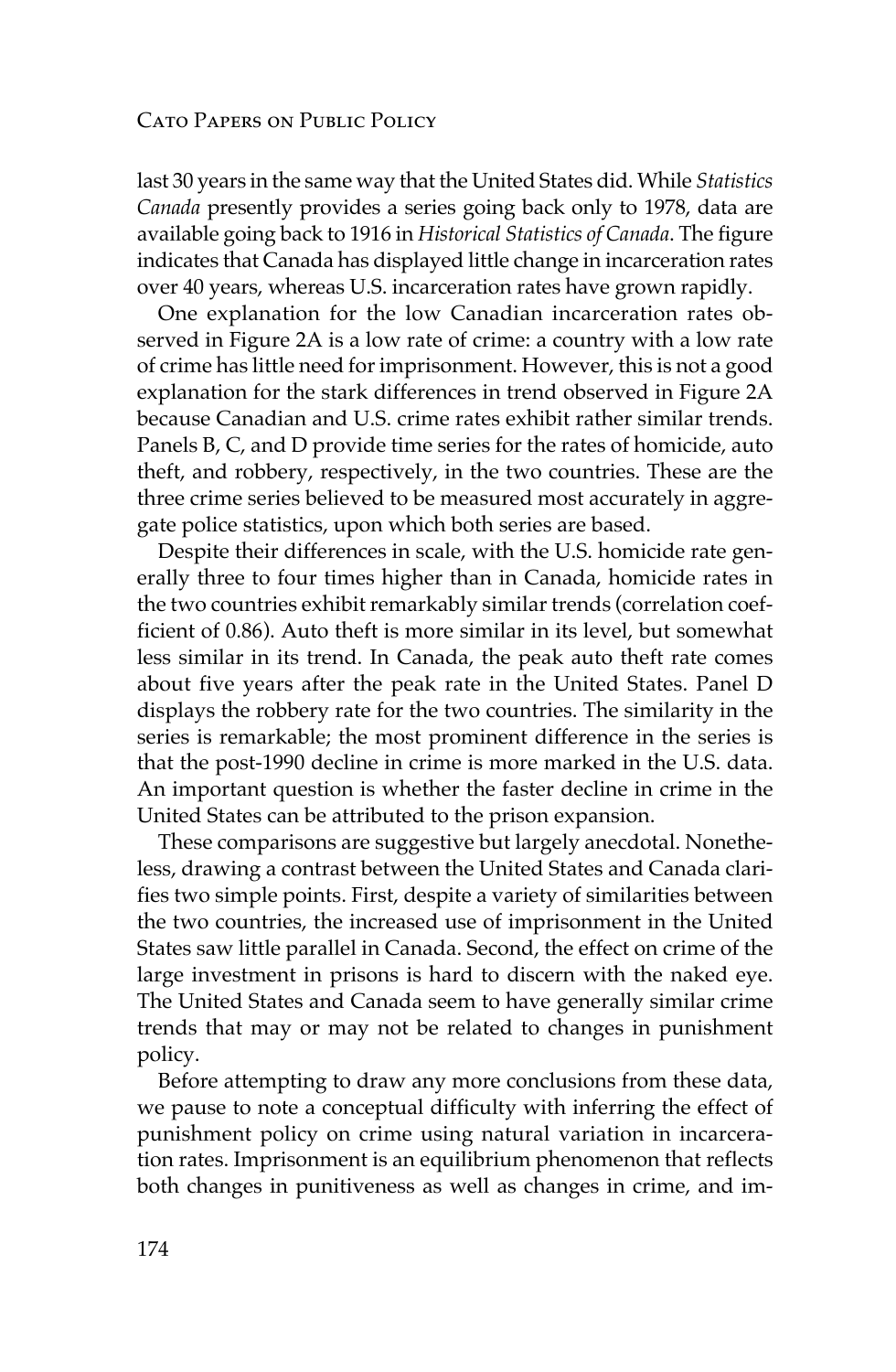prisonment both causes and is affected by crime. McCrary (2009) emphasizes the cohort decomposition of those in prison as a means of clarifying these points. Let  $Q_t$  denote the fraction of the population in prison,  $G_t$  the fraction of those not in prison who engage in crime,  $p_t$  the fraction of offenders arrested, and  $H_t(s) \equiv P_t$  ( $S_t \ge s$ ) the fraction of arrestees obtaining a sentence of at least *s* periods, where *s* is an integer. Since those in prison were either free last period and committed an offense for which they were sentenced to at least one period in prison, or were free two periods ago and committed an offense for which they were sentenced to at least two periods, and so on, we have

(1) 
$$
Q_t = \sum_{s=1}^{\infty} (1 - Q_{t-s}) G_{t-s} p_{t-s} P(S_{t-s} \ge s)
$$

In the steady state, where  $G_t$ ,  $p_t$ , and  $H_t(\cdot)$  have been constant for sufficiently long that  $Q_t$  is constant, we have

(2) 
$$
Q = (1 - Q) Gp \sum_{s=1}^{\infty} H(s)
$$

$$
\Leftrightarrow Q = \frac{Gp \mathbb{E}[S]}{1 + Gp \mathbb{E}[S]} \Leftrightarrow 1 - Q = \frac{1}{1 + Gp \mathbb{E}[S]}
$$

 where we make use of the fact that the sum of the survivor function is equal to the mean, or  $\sum_{s=1}^{\infty} H(s) = \mathbb{E}[S]$ . Some calculus shows that

(3) 
$$
\frac{\partial \ln Q}{\partial \ln \mathbb{E}[S]} = (1 - Q) (1 + \varepsilon) < 1
$$

where  $\varepsilon = \partial \ln G / \partial \ln \mathbb{E}[S]$  is the elasticity of crime on the part of the free with respect to expected sentence lengths. This equation says that a 1 percent increase in the punishment schedule confronting offenders exerts less than a 1 percent increase in the incarceration rate. A standard empirical policy evaluation exercise would relate the growth rate in crime to the growth rate in imprisonment. That is, it would measure empirically the quantity  $\Delta$  ln  $C/\Delta$  ln  $Q$ , perhaps using a regression. Equation (3) shows that this approach will tend to exaggerate the effect of imprisonment on crime because the denominator is functionally related to the numerator. We will try to quantify this effect momentarily.

 Outside of the steady state, we can use equation (1) to understand the dynamic effects on incarceration of a change in punishment policy. Figure 3 demonstrates the effect of an immediate shift and a slow shift in the distribution of sentence lengths on the incarceration rate with no, modest, and large deterrence effects of expected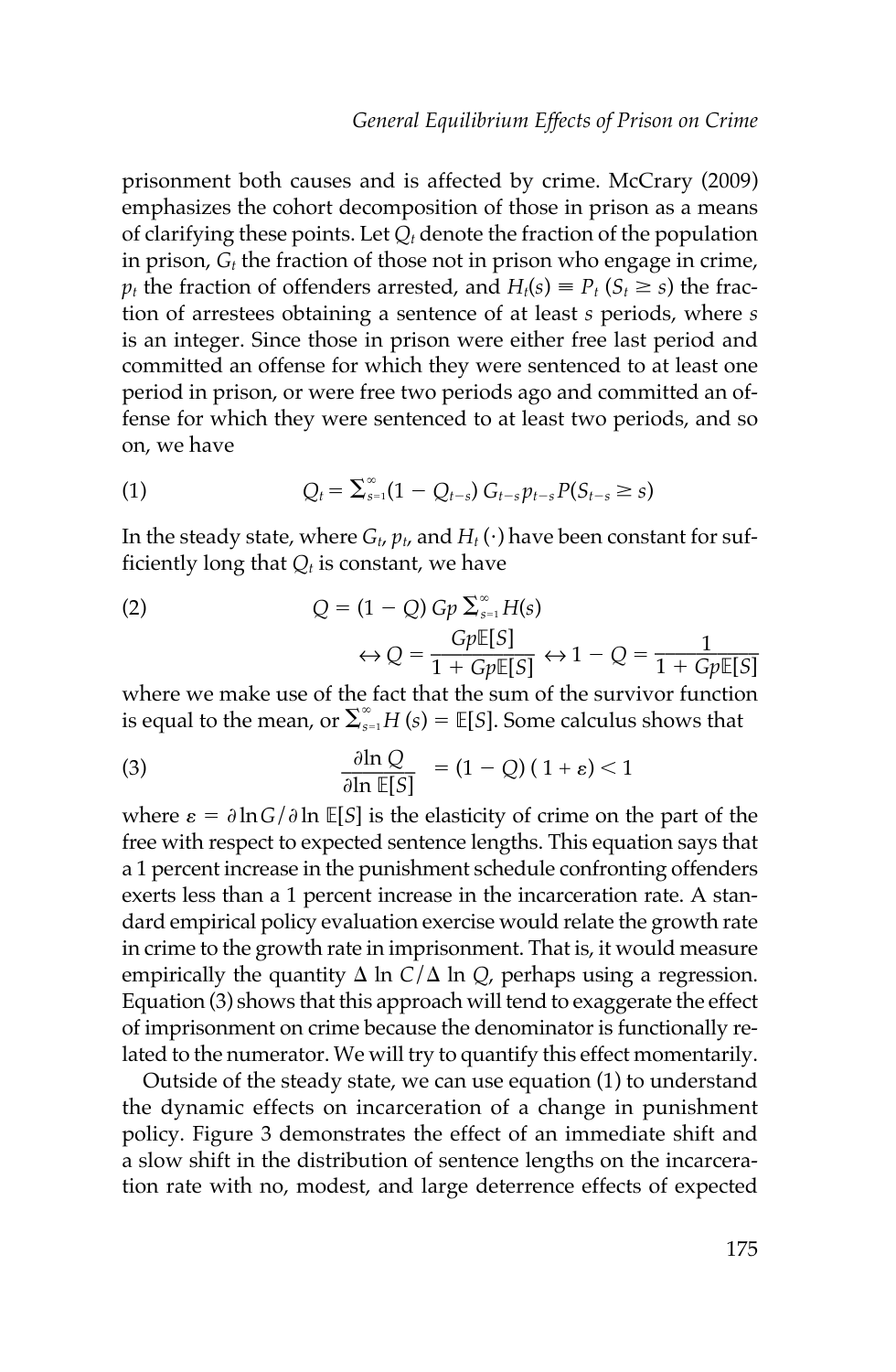*Figure 3* Hypothetical Changes to Crime and Incarceration Rates Associated with Increases in Sentence Lengths

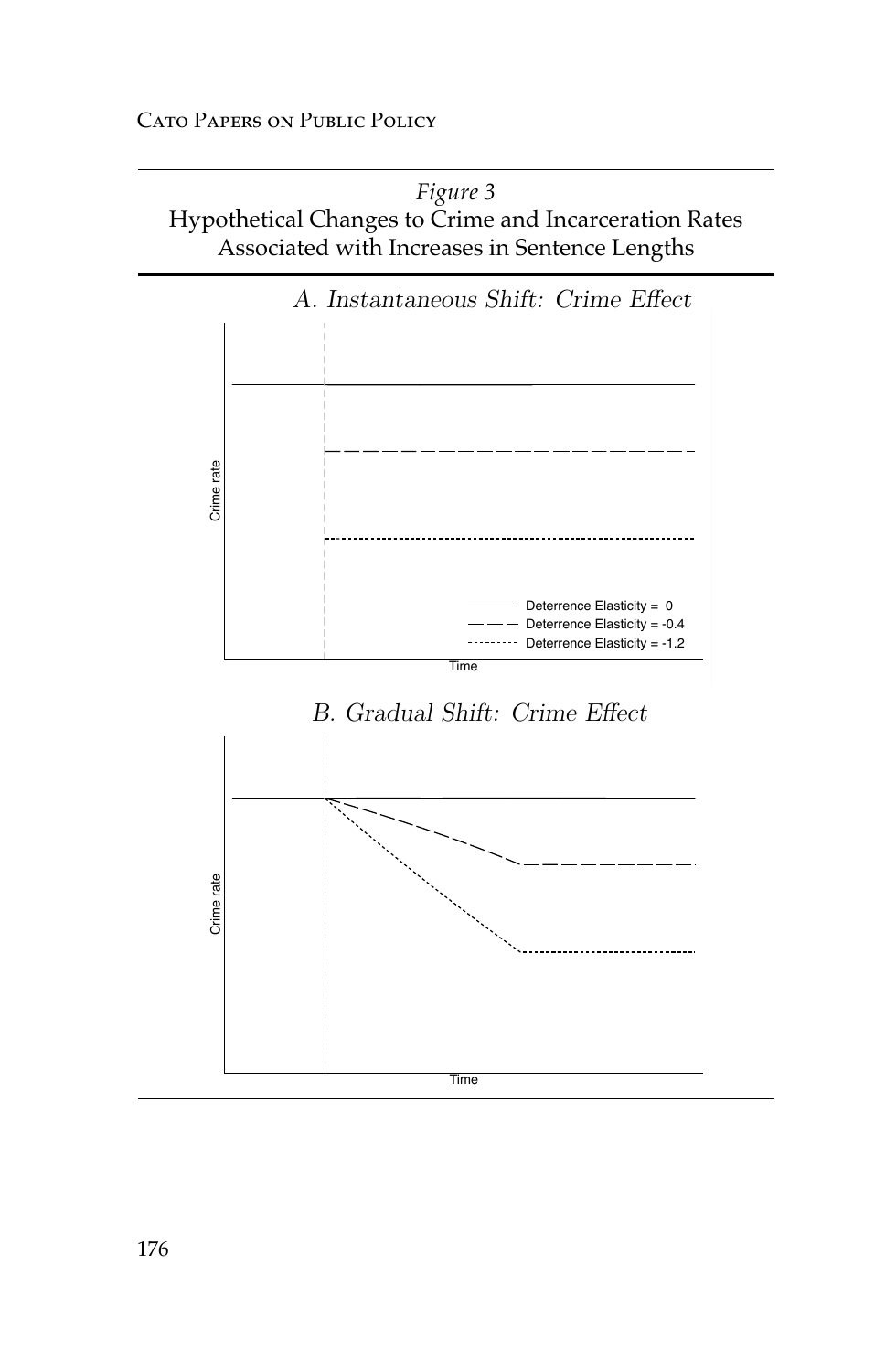*Figure 3* (*continued*)

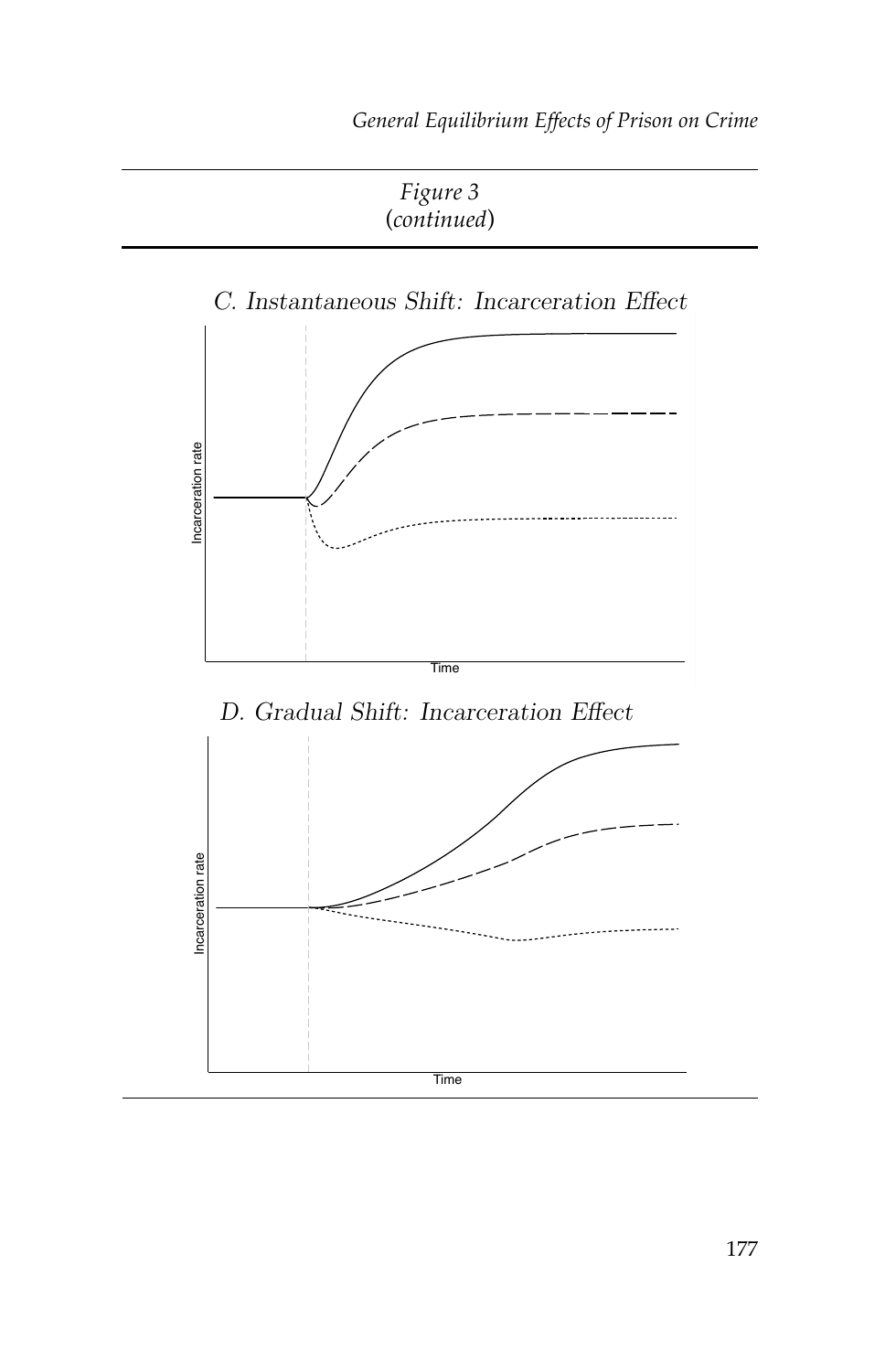sentence lengths on crime.<sup>2</sup> Panel A shows the effect on the overall crime rate of an instantaneous and large shift to the right in the distribution of sentence lengths. The solid line shows the crime rate assuming no deterrence; the long dashed line shows the crime rate assuming a deterrence elasticity of  $-0.4$ ; and the short dashed line shows the crime rate assuming a deterrence elasticity of  $-1.2$ . The solid line imperceptibly declines after the policy reform (indicated by a vertical dashed line) because of the incapacitation effect of prison. Both dashed lines show dramatic and immediate declines because of the deterrence effect.

 Panel C shows the effect of this policy reform on incarceration. The solid line increases rapidly, but at a decreasing rate, converging to the new steady-state value after 300 months and to 90 percent of the steady-state value after 120 months. Prison populations evolve very slowly, like the temperature in the ocean. Empirical evidence consistent with this fact is that while crime began dropping precipitously in 1990, the U.S. prison population continued to increase for another 19 years, until 2009. The dashed line initially declines because of deterrence effects, but after 24 months the incarceration rate rises above its initial level and continues to climb to its new steady-state value. While fewer individuals cross the threshold of the prison because of deterrence, those who do must stay longer. Interestingly, computing  $\Delta$  ln *C*/ $\Delta$  ln *Q* yields  $-0.67$ , or about 1.68 times the deterrence elasticity of  $-0.4$ . In this example, the incapacitation effect is small enough that  $-0.4$  is also the overall effect of a sentence enhancement on crime.

 Panel B shows the effect on the overall crime rate of a more plausible policy shift, which is a linear increase in the expected sentence length facing a potential offender. The solid line is essentially unchanged (the incapacitation effect is now even less perceptible), but the dashed line declines nearly linearly in time as sentence lengths increase. Panel D

 $2^2$  The example uses a geometric distribution for sentence lengths on 0, 1, 2,... so that  $P(S_t \ge s) = \gamma_{t}^s$ , where  $1 - \gamma_t$  is the per-period release probability for a prisoner. We peg the steady-state values for the key variables  $C_t$ ,  $Q_t$ ,  $G_t$  and  $p_t$  to roughly match empirical values for the United States in recent years. The hypothetical values for *G<sub>t</sub>* are then constructed using a log linear approximation to the relationship between the crime rate of the free and the mean sentence length, i.e., we adjust the crime rate as  $G' = \exp(\ln G + \epsilon \Delta \ln \mathbb{E}[S])$ , where  $\epsilon$  is the elasticity of crime with respect to the mean sentence length and  $\Delta \ln \mathbb{E}[S]$  is the percent change in the mean sentence length associated with the example. Hypothetical values for  $Q_t$  are generated directly from equation (1) and the hypothetical values for  $C_t$  are generated according to the identity  $C_t = (1 - Q_t)G_t$ .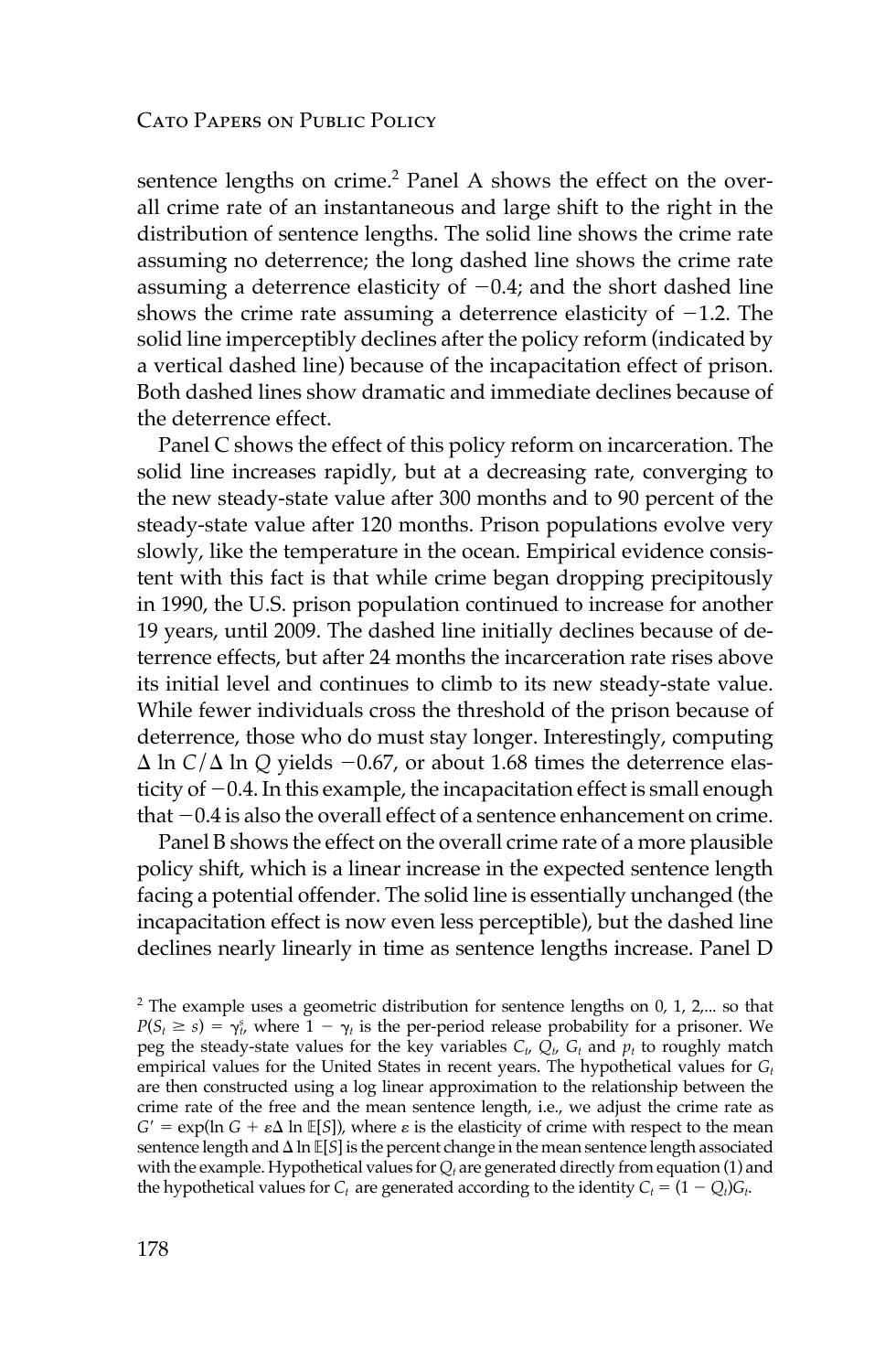shows the effects of this shift on incarceration. As before, incarceration declines at first because all the prisoners are incumbents and hence the prison exit rate is unaffected, yet the prison entry rate is lower because of deterrence. The effect is hard to detect visually but lasts for about 24 months. Eventually, the exit rate from prison is reduced because enough prisoners entered after the reform in punishment policy, and incarceration climbs rapidly thereafter.

 This discussion highlights the hazards of using natural variation in incarceration rates to draw inferences about the effect of prison on crime. As panel C emphasizes visually, in the short run, one sees a positive association between incarceration and crime. This follows for two reasons. First, a spike in punitiveness reduces crime faster than it increases incarceration. Second, the immediate reduction in crime that occurs reduces the flow rate into prison enough to shrink the incarceration rate, even though the long-run consequences are for higher incarceration rates. After a decade, however, we are in a longrun scenario where there is a negative association between incarceration and crime. Nonetheless, the magnitude of the association is exaggerated because of the functional relationship between incarceration and crime. Roughly speaking, the association at long-run frequencies should be discounted by roughly  $1 \div 1.67$ , or about 0.6. However, if the magnitude of the elasticity of crime with respect to expected sentence lengths is sufficiently large, one will observe a positive association with incarceration and crime even in the long run.

 Perhaps the most important takeaway from panel C is this: holding fixed the probability of apprehension, long-run secular increases in the incarceration rate will be observed under only two conditions. First, sentence lengths have to increase. Second, the deterrence elasticity of sentence lengths cannot be too great. Were it to be substantial, the flow rate into prison would be reduced by too much for the prison population to be able to grow. Finally, note that if deterrence effects were appreciable yet inelastic, then we should observe oscillation in the prison population, with short-run prisoner-reducing effects of policy reforms on the prison population being offset by medium- and long-run prisoner-increasing effects.

 Returning to the data from the United States and Canada, we now present an analysis of the long-run differences in the data. Table 1 presents growth rates in crime and incarceration rates for Canada and the United States for 1960, 1970, 1980, 1990, 2000, and 2010. Table 2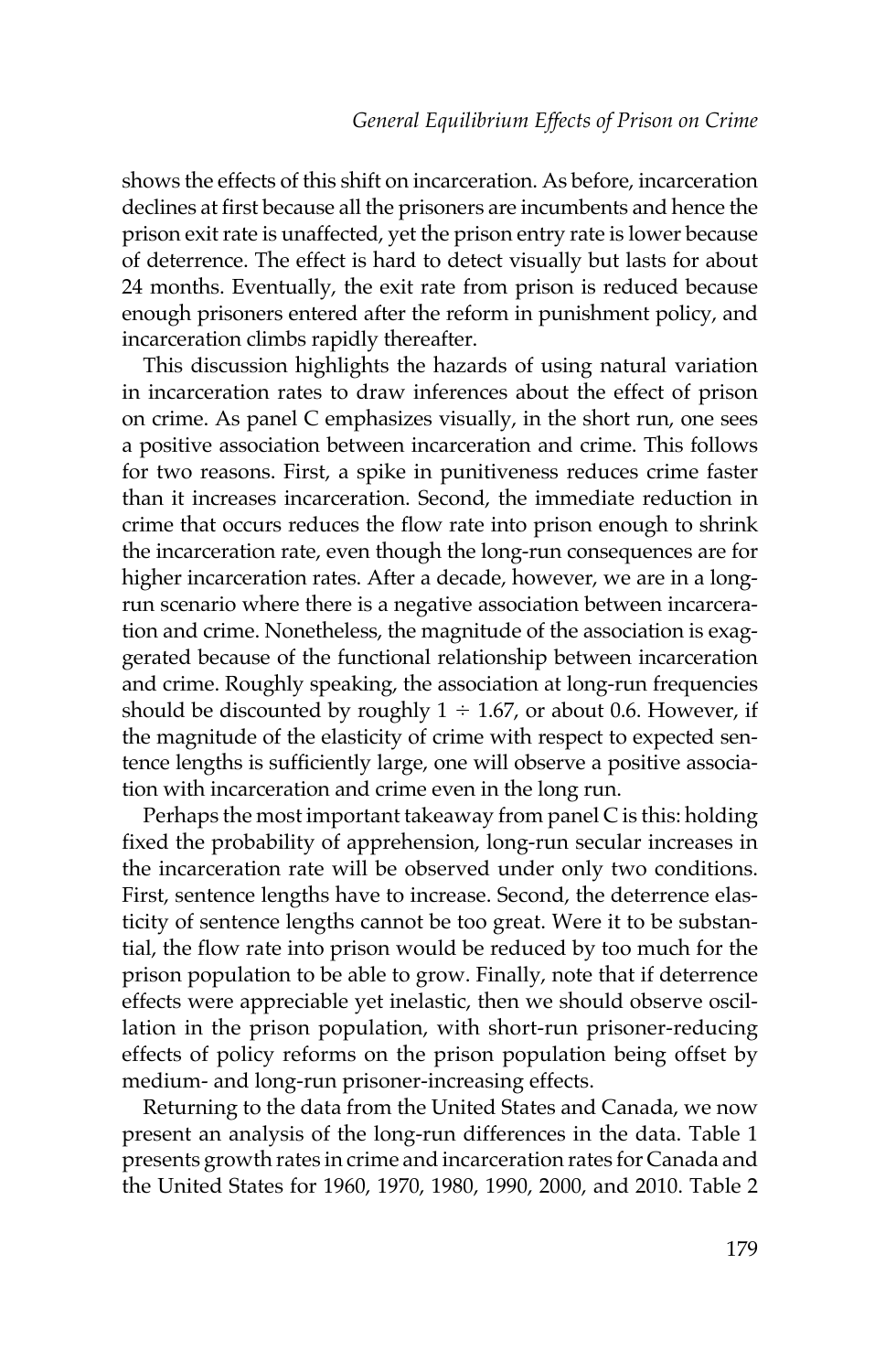|               | Table 1 |                      |                                                  |                |        |               |                      |        |
|---------------|---------|----------------------|--------------------------------------------------|----------------|--------|---------------|----------------------|--------|
|               |         |                      | Log Differences in Crime and Incarceration Rates |                |        |               |                      |        |
|               |         |                      | Canada                                           |                |        |               | <b>United States</b> |        |
|               | Murder  | Auto<br><b>Theft</b> | Robbery                                          | Prison         | Murder | Auto<br>Theft | Robbery              | Prison |
| One decade    |         |                      |                                                  |                |        |               |                      |        |
| 1970-1960     | 0.9     | 115                  | 28                                               | 16             | 2.8    | 274           | 112                  | $-21$  |
| 1980-1970     | 0.2     | 88                   | 46                                               | $\overline{2}$ | 2.3    | 45            | 79                   | 43     |
| 1990-1980     | 0.0     | 29                   | 1                                                | 14             | $-0.8$ | 154           | 6                    | 158    |
| 2000-1990     | $-0.6$  | 110                  | $-13$                                            | $-4$           | $-3.9$ | $-244$        | $-112$               | 181    |
| 2010-2000     | $-0.2$  | $-250$               | $-9$                                             | 10             | $-0.7$ | $-173$        | $-26$                | 19     |
| Two decades   |         |                      |                                                  |                |        |               |                      |        |
| 1980-1960     | 1.1     | 203                  | 74                                               | 18             | 5.1    | 319           | 191                  | 22     |
| 1990-1970     | 0.2     | 117                  | 47                                               | 16             | 1.5    | 199           | 85                   | 201    |
| 2000-1980     | $-0.6$  | 139                  | $-12$                                            | 10             | $-4.7$ | $-90$         | $-106$               | 339    |
| 2010-1990     | $-0.8$  | $-140$               | $-23$                                            | 6              | $-4.6$ | $-417$        | $-138$               | 200    |
| Three decades |         |                      |                                                  |                |        |               |                      |        |
| 1990-1960     | 1.1     | 232                  | 75                                               | 32             | 4.3    | 473           | 197                  | 180    |
| 2000-1970     | $-0.4$  | 227                  | 33                                               | 12             | $-2.4$ | $-45$         | $-27$                | 382    |
| 2010-1980     | $-0.8$  | $-111$               | $-22$                                            | 20             | $-5.4$ | $-263$        | $-132$               | 358    |
| Four decades  |         |                      |                                                  |                |        |               |                      |        |
| 2000-1960     | 0.5     | 342                  | 61                                               | 28             | 0.4    | 229           | 85                   | 361    |
| 2010-1970     | $-0.6$  | $-23$                | 24                                               | 22             | $-3.1$ | $-218$        | $-53$                | 401    |
| Five decades  |         |                      |                                                  |                |        |               |                      |        |
| 2010-1960     | 0.3     | 92                   | 52                                               | 38             | $-0.3$ | 56            | 59                   | 380    |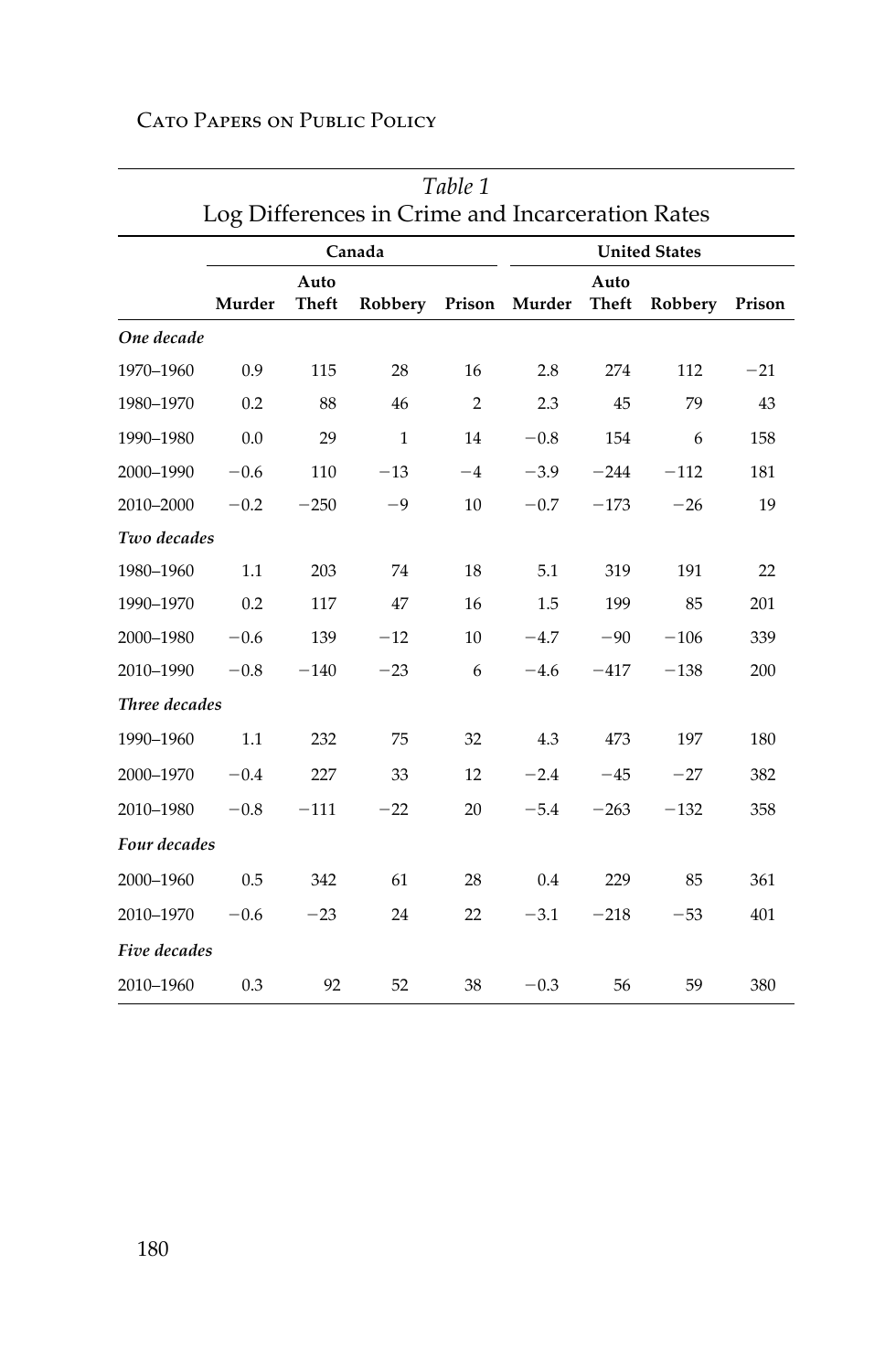|               |         |               | Table 2                              |         |               |         |
|---------------|---------|---------------|--------------------------------------|---------|---------------|---------|
|               |         |               | Estimated Effect of Prison on Crime: |         |               |         |
|               |         |               | <b>U.S.-Canadian Comparisons</b>     |         |               |         |
|               |         | <b>Naive</b>  |                                      |         | Adjusted      |         |
|               | Murder  | Auto<br>Theft | Robbery                              | Murder  | Auto<br>Theft | Robbery |
| One decade    |         |               |                                      |         |               |         |
| 1970-1960     | $-0.05$ | $-4.32$       | $-2.28$                              | $-0.03$ | $-2.59$       | $-1.37$ |
| 1980-1970     | 0.05    | $-1.05$       | 0.81                                 | 0.03    | $-0.63$       | 0.49    |
| 1990-1980     | $-0.01$ | 0.87          | 0.03                                 | 0.00    | 0.52          | 0.02    |
| 2000-1990     | $-0.02$ | $-1.92$       | $-0.53$                              | $-0.01$ | $-1.15$       | $-0.32$ |
| 2010-2000     | $-0.06$ | 8.43          | $-1.81$                              | $-0.04$ | 5.06          | $-1.08$ |
| Two decades   |         |               |                                      |         |               |         |
| 1980-1960     | 0.96    | 27.98         | 28.28                                | 0.57    | 16.79         | 16.79   |
| 1990-1970     | 0.01    | 0.44          | 0.21                                 | 0.00    | 0.26          | 0.12    |
| 2000-1980     | $-0.01$ | $-0.70$       | $-0.29$                              | $-0.01$ | $-0.42$       | $-0.17$ |
| 2010-1990     | $-0.02$ | $-1.43$       | $-0.59$                              | $-0.01$ | $-0.86$       | $-0.36$ |
| Three decades |         |               |                                      |         |               |         |
| 1990-1960     | 0.02    | 1.62          | 0.82                                 | 0.01    | 0.97          | 0.49    |
| 2000-1970     | $-0.01$ | $-0.74$       | $-0.16$                              | 0.00    | $-0.44$       | $-0.10$ |
| 2010-1980     | $-0.01$ | $-0.45$       | $-0.33$                              | $-0.01$ | $-0.27$       | $-0.20$ |
| Four decades  |         |               |                                      |         |               |         |
| 2000-1960     | 0.00    | $-0.34$       | 0.07                                 | 0.00    | $-0.20$       | 0.04    |
| 2010-1970     | $-0.01$ | $-0.52$       | $-0.20$                              | 0.00    | $-0.31$       | $-0.12$ |
| Five decades  |         |               |                                      |         |               |         |
| 2010-1960     | 0.00    | $-0.11$       | 0.02                                 | 0.00    | $-0.06$       | 0.01    |

## *General Equilibrium Effects of Prison on Crime*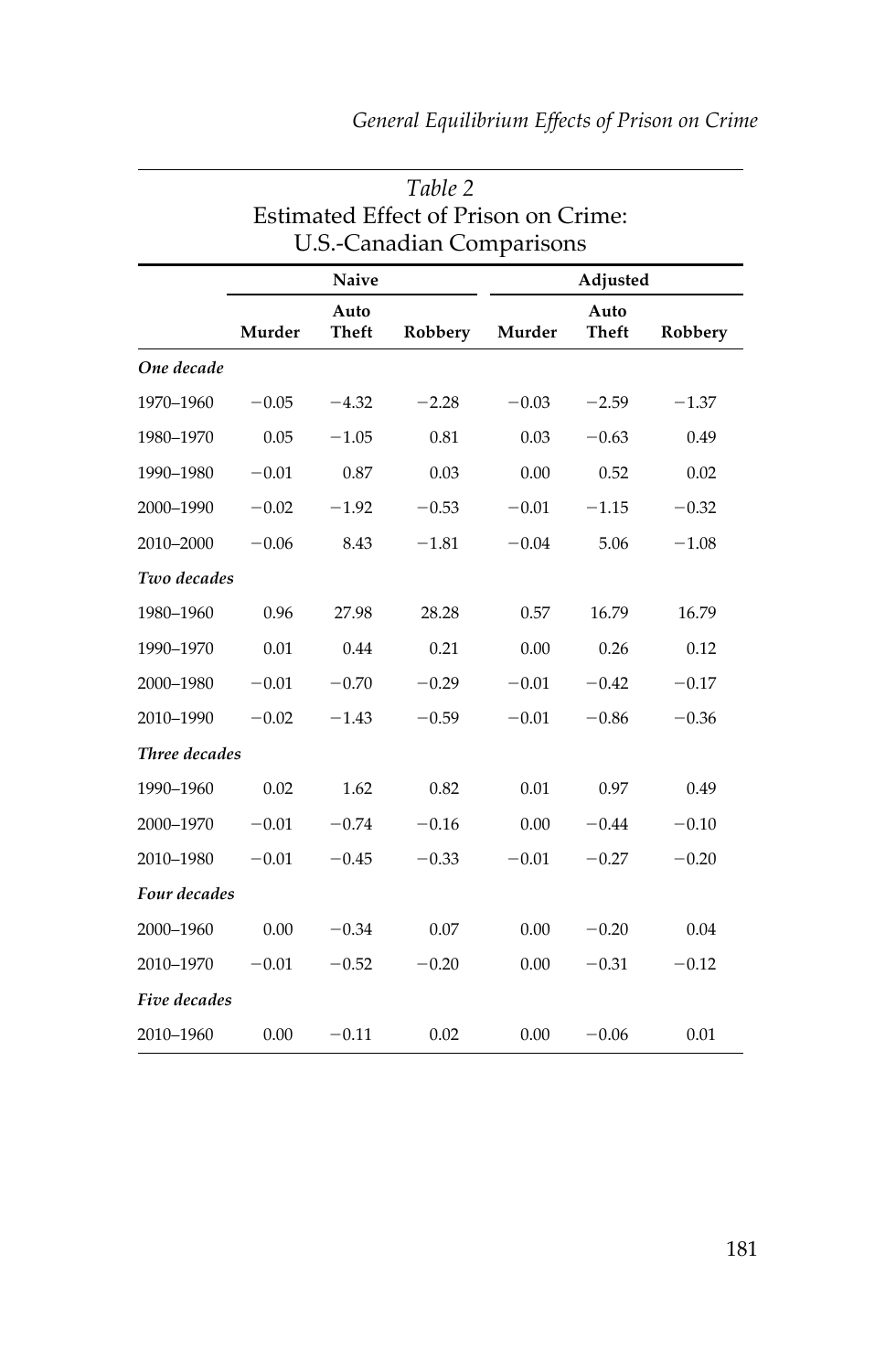presents naive and adjusted estimates of the effect of punishment on crime. The naive estimates are the difference-in-difference for the given crime rate (i.e., the U.S.-Canadian difference in the temporal growth rate) relative to the difference-in-difference for the incarceration rate. The adjusted estimates are discounted by 0.6, reflecting the conceptual discussion above.

 These estimates indicate that there are often quite violent swings in crime rates that have little to do with changes in penal policy. This is consistent with a potential identification problem, which is that in the medium run, changes in incarceration rates may be a response to changes in crime. Our preferred difference is the longest difference in the data. We are persuaded that the U.S.-Canadian difference in response to crime between 1960 and 2010 has less to do with crime than it has to do with politics and culture. Even if the dramatic runup in incarceration rates in the United States were reflective of a response to crime, it was plausibly a response to the crime wave of the 1960s and 1970s, and not to current conditions.

 Our preferred 2010–1960 difference indicates very small effects of prison on crime. These are consistent with zero and are generally small in magnitude. However, the 2010–1970 difference is essentially as credible on a priori grounds to us and is more consistent with the idea that prison is protective against crime. Plainly, more data are needed to triangulate.

We turn now to the data from England and Wales. Figure 4 is structured analogously to Figure 2, and Tables 3 and 4 are structured analogously to Tables 1 and 2. The results for England and Wales depend less on the base year. The estimates for both 2010–1960 and 2010–1970 indicate that prison may indeed be protective against crime.

#### **4. PANEL DATA REGRESSIONS**

We estimate

$$
C_{ct} = \alpha_c + \delta_t + \gamma Q_{ct} + \epsilon_{ct}
$$

 where *C* is either robbery, homicide, or auto theft. These results are in Table 5. Table 6 lists the number of observations each country contributes to these regressions. The results are quite sensitive to specification, with the seemingly innocuous change from levels to logs changing the sign of the robbery estimate.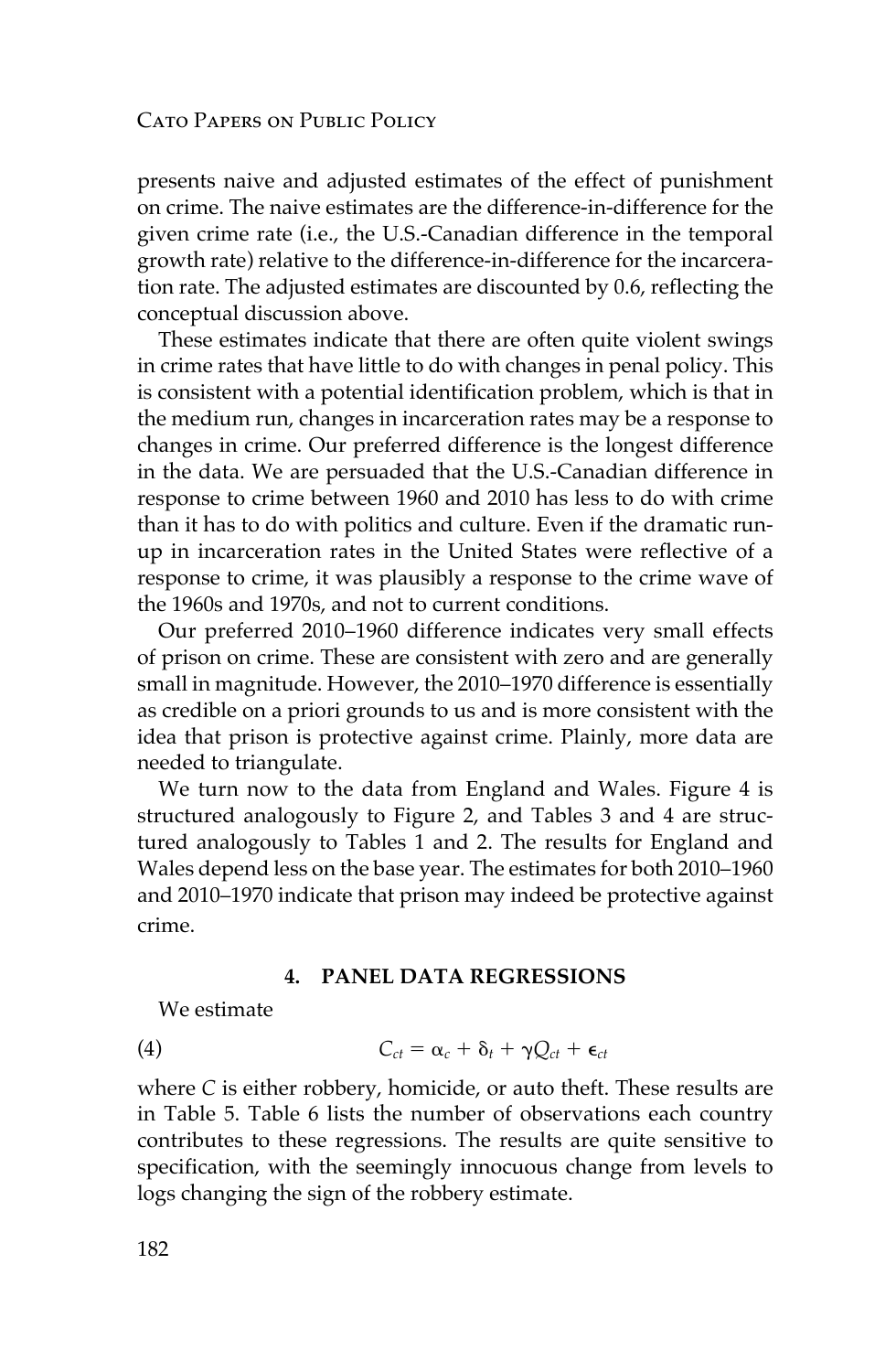



183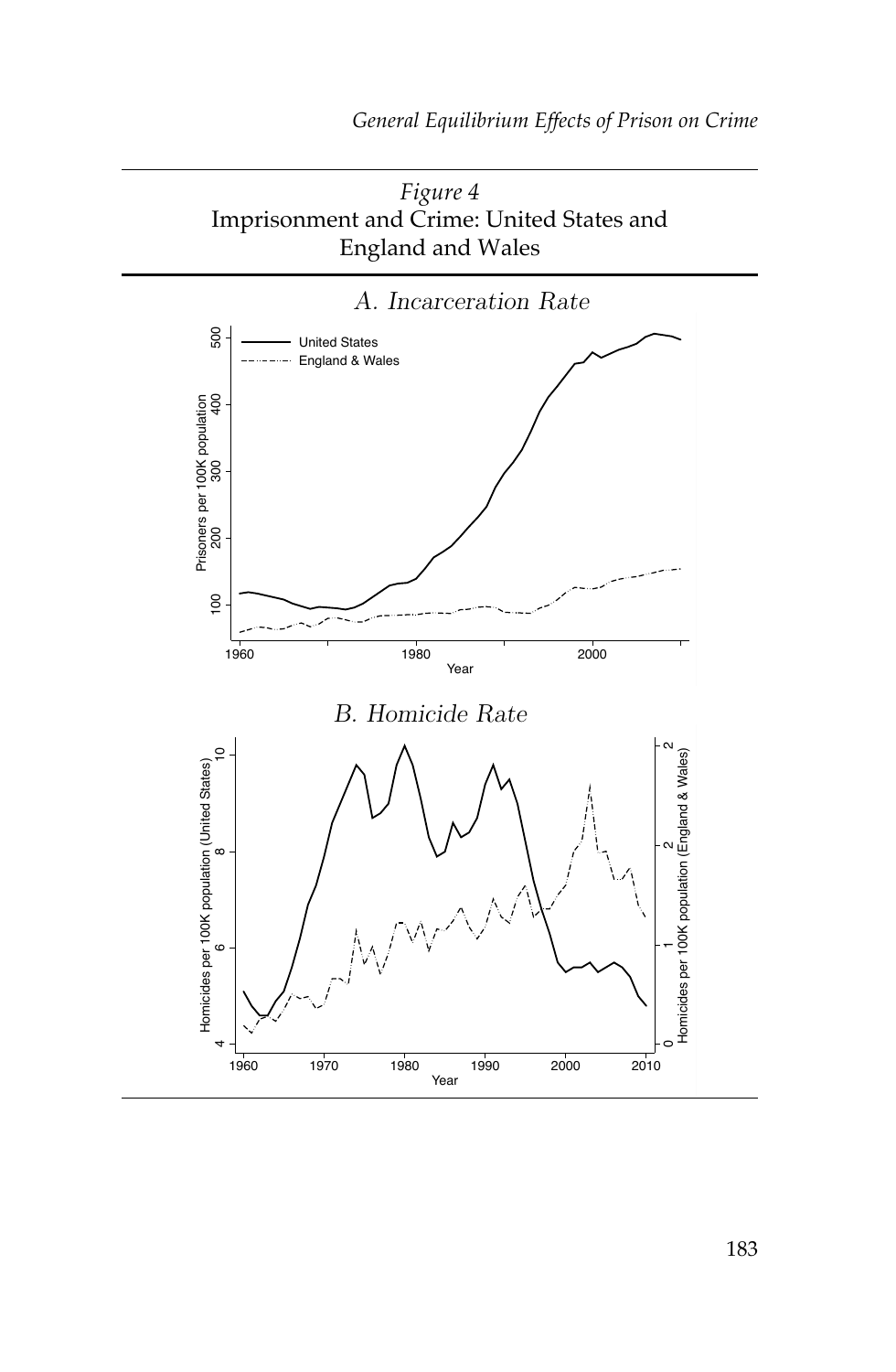

Source: See text, pp. 170–71.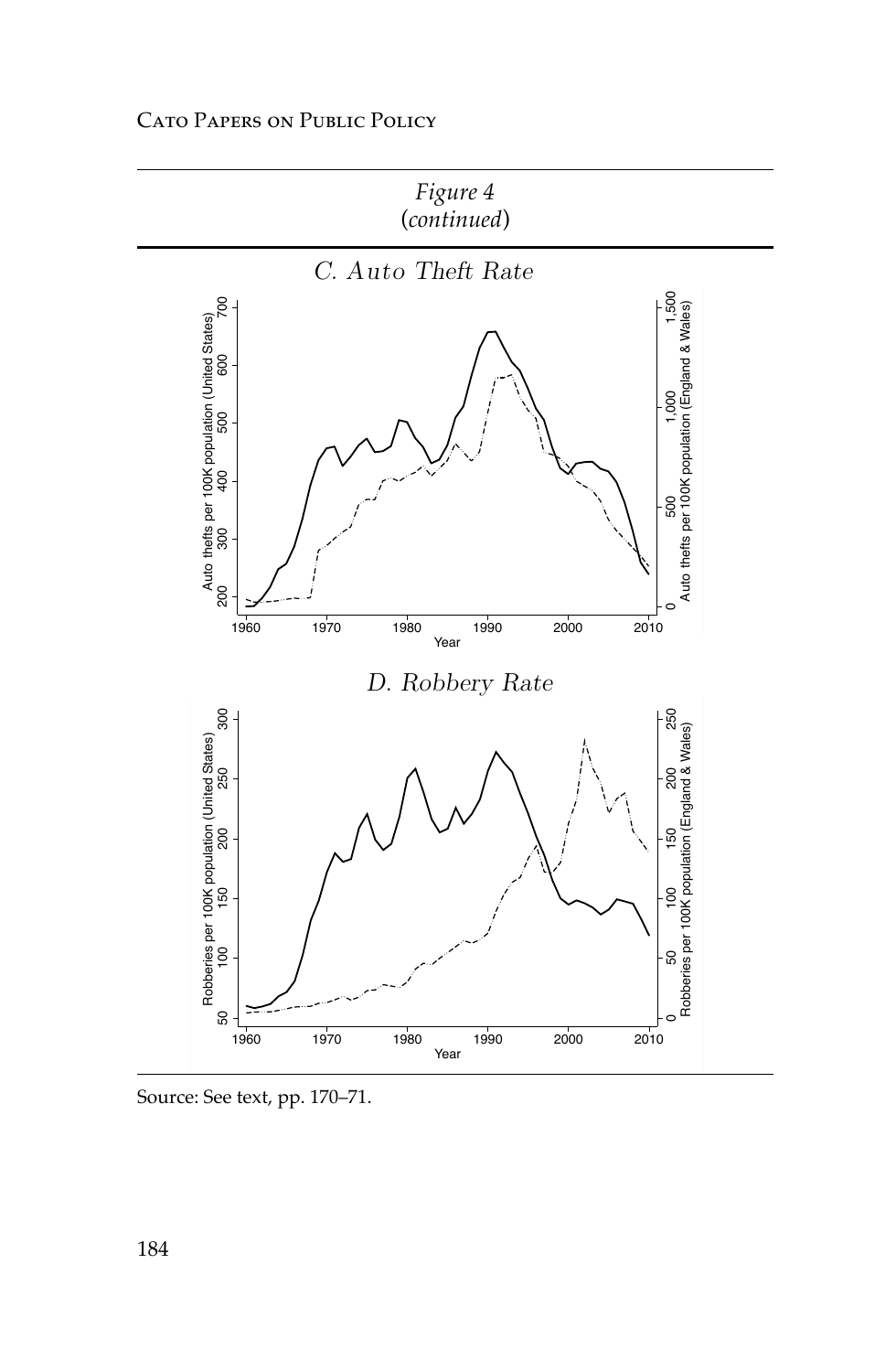|               | Table 3                                          |                          |                       |       |        |               |                      |       |
|---------------|--------------------------------------------------|--------------------------|-----------------------|-------|--------|---------------|----------------------|-------|
|               | Log Differences in Crime and Incarceration Rates |                          |                       |       |        |               |                      |       |
|               |                                                  | <b>England and Wales</b> |                       |       |        |               | <b>United States</b> |       |
|               | Murder                                           | Auto<br>Theft            | Robbery Prison Murder |       |        | Auto<br>Theft | Robbery Prison       |       |
| One decade    |                                                  |                          |                       |       |        |               |                      |       |
| 1970-1960     | 0.11                                             | 269.33                   | 8.71                  | 20.92 | 2.8    | 273.8         | 112.0                | $-21$ |
| 1980-1970     | 0.41                                             | 350.95                   | 17.39                 | 5.32  | 2.3    | 45.4          | 79.0                 | 43    |
| 1990-1980     | $-0.02$                                          | 314.81                   | 40.75                 | 3.75  | $-0.8$ | 155.6         | 5.9                  | 158   |
| 2000-1990     | 0.21                                             | $-265.92$                | 91.95                 | 34.95 | $-3.9$ | $-245.6$      | $-112.0$             | 181   |
| 2010-2000     | $-0.17$                                          | $-502.55$                | $-24.80$              | 29.97 | $-0.7$ | $-173.4$      | $-25.9$              | 19    |
| Two decades   |                                                  |                          |                       |       |        |               |                      |       |
| 1980-1960     | 0.52                                             | 620.28                   | 26.09                 | 26.24 | 5.1    | 319.2         | 191.0                | 22    |
| 1990-1970     | 0.39                                             | 665.76                   | 58.13                 | 9.07  | 1.5    | 201.0         | 84.9                 | 201   |
| 2000-1980     | 0.19                                             | 48.89                    | 132.70                | 38.70 | $-4.7$ | $-90.0$       | $-106.1$             | 339   |
| 2010-1990     | 0.04                                             | $-768.47$                | 67.15                 | 64.92 | $-4.6$ | $-419.0$      | $-137.9$             | 200   |
| Three decades |                                                  |                          |                       |       |        |               |                      |       |
| 1990-1960     | 0.50                                             | 935.10                   | 66.84                 | 29.99 | 4.3    | 474.8         | 196.9                | 180   |
| 2000-1970     | 0.60                                             | 399.84                   | 150.08                | 44.02 | $-2.4$ | $-44.6$       | $-27.1$              | 382   |
| 2010-1980     | 0.02                                             | $-453.66$                | 107.90                | 68.67 | $-5.4$ | $-263.4$      | $-132.0$             | 358   |
| Four decades  |                                                  |                          |                       |       |        |               |                      |       |
| 2000-1960     | 0.71                                             | 669.18                   | 158.79                | 64.94 | 0.4    | 229.2         | 84.9                 | 361   |
| 2010-1970     | 0.43                                             | $-102.71$                | 125.28                | 73.99 | $-3.1$ | $-218.0$      | $-53.0$              | 401   |
| Five decades  |                                                  |                          |                       |       |        |               |                      |       |
| 2010-1960     | 0.54                                             | 166.63                   | 133.99                | 94.91 | $-0.3$ | 55.8          | 59.0                 | 380   |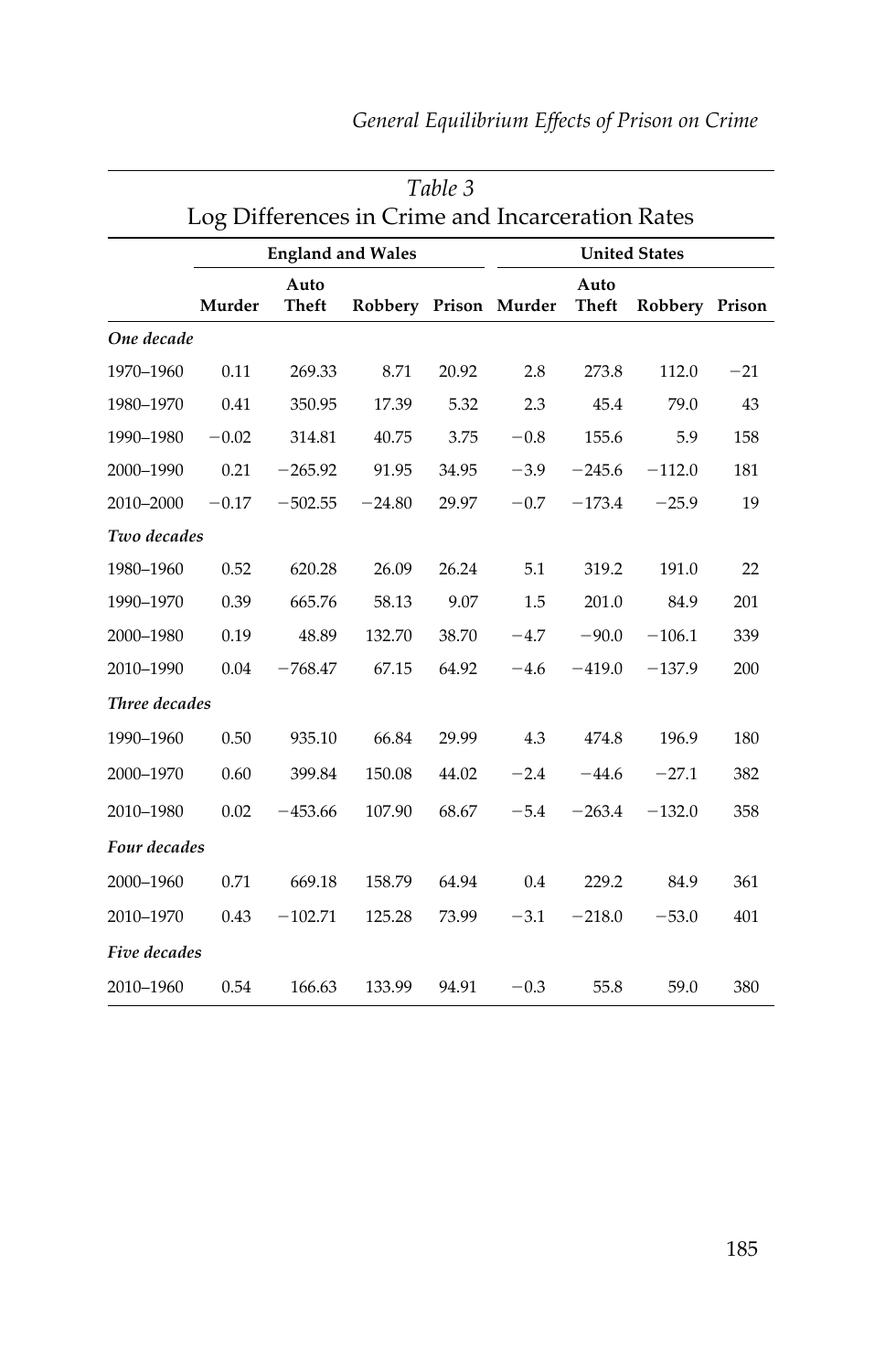| Cato Papers on Public Policy |  |  |
|------------------------------|--|--|
|------------------------------|--|--|

| Estimated Effect of Prison on Crime: U.S.-England<br>and Wales Comparisons |         |                   |          |         |                   |          |  |
|----------------------------------------------------------------------------|---------|-------------------|----------|---------|-------------------|----------|--|
|                                                                            |         | Naive             |          |         | Adjusted          |          |  |
|                                                                            | Murder  | <b>Auto Theft</b> | Robbery  | Murder  | <b>Auto Theft</b> | Robbery  |  |
| One decade                                                                 |         |                   |          |         |                   |          |  |
| 1970-1960                                                                  | $-0.06$ | $-0.11$           | $-2.46$  | $-0.04$ | $-0.06$           | $-1.48$  |  |
| 1980-1970                                                                  | 0.05    | $-8.11$           | 1.64     | 0.03    | $-4.87$           | 0.98     |  |
| 1990-1980                                                                  | $-0.01$ | $-1.03$           | $-0.23$  | 0.00    | $-0.62$           | $-0.14$  |  |
| 2000-1990                                                                  | $-0.03$ | 0.14              | $-1.40$  | $-0.02$ | 0.08              | $-0.84$  |  |
| 2010-2000                                                                  | 0.05    | $-30.00$          | 0.10     | 0.03    | $-18.00$          | 0.06     |  |
| Two decades                                                                |         |                   |          |         |                   |          |  |
| 1980-1960                                                                  | $-1.08$ | 71.02             | $-38.90$ | $-0.65$ | 42.61             | $-23.34$ |  |
| 1990-1970                                                                  | 0.01    | $-2.42$           | 0.14     | 0.00    | $-1.45$           | 0.08     |  |
| 2000-1980                                                                  | $-0.02$ | $-0.46$           | $-0.80$  | $-0.01$ | $-0.28$           | $-0.48$  |  |
| 2010-1990                                                                  | $-0.03$ | 2.59              | $-1.52$  | $-0.02$ | 1.55              | $-0.91$  |  |
| Three decades                                                              |         |                   |          |         |                   |          |  |
| 1990-1960                                                                  | 0.03    | $-3.07$           | 0.87     | 0.02    | $-1.84$           | 0.52     |  |
| 2000-1970                                                                  | $-0.01$ | $-1.31$           | $-0.52$  | $-0.01$ | $-0.79$           | $-0.31$  |  |
| 2010-1980                                                                  | $-0.02$ | 0.66              | $-0.83$  | $-0.01$ | 39.00             | $-0.50$  |  |
| Four decades                                                               |         |                   |          |         |                   |          |  |
| 2000-1960                                                                  | 0.00    | $-1.49$           | $-0.25$  | 0.00    | $-0.89$           | $-0.15$  |  |
| 2010-1970                                                                  | $-0.01$ | $-0.35$           | $-0.55$  | $-0.01$ | $-0.21$           | $-0.33$  |  |
| Five decades                                                               |         |                   |          |         |                   |          |  |
| 2010-1960                                                                  | 0.00    | $-0.39$           | $-0.26$  | 0.00    | $-0.23$           | $-0.16$  |  |

| Table 4                                           |
|---------------------------------------------------|
| Estimated Effect of Prison on Crime: U.S.-England |
| and Wales Comparisons                             |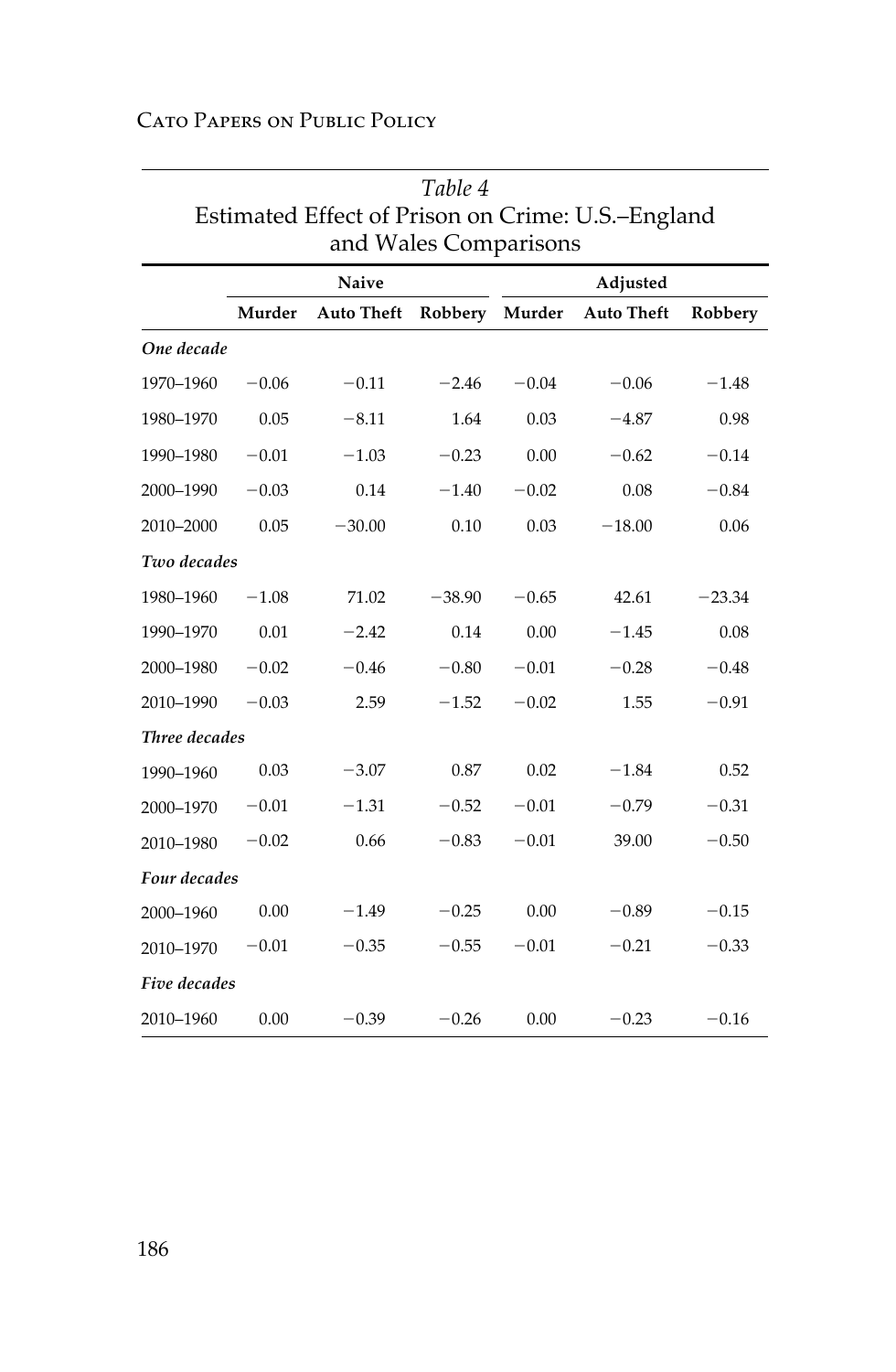| Table 5<br>Estimated Effect of Prison on Crime, World Panel |          |                                                    |               |                 |                  |                    |  |  |
|-------------------------------------------------------------|----------|----------------------------------------------------|---------------|-----------------|------------------|--------------------|--|--|
|                                                             |          | Dependent variable is crime per 100,000 population |               |                 |                  |                    |  |  |
|                                                             | Robbery  | Homicide                                           | Auto<br>Theft | ln<br>(Robbery) | ln<br>(Homicide) | ln<br>(auto theft) |  |  |
| Incarceration                                               | 0.028    | $-0.010$                                           | $-0.336$      |                 |                  |                    |  |  |
| rate                                                        | (0.028)  | (0.002)                                            | (0.102)       |                 |                  |                    |  |  |
| ln                                                          |          |                                                    |               | 0.312           | $-0.333$         | $-0.232$           |  |  |
| (Incarceration)<br>rate)                                    |          |                                                    |               | (0.078)         | (0.043)          | (0.077)            |  |  |
| Adjusted $R^2$                                              | $-0.054$ | $-0.015$                                           | $-0.044$      | $-0.028$        | 0.043            | $-0.048$           |  |  |
| Observations                                                | 649      | 591                                                | 529           | 649             | 591              | 529                |  |  |

Note: Standard errors in parentheses.

We also estimate the log difference regression

(5) 
$$
C_{ct} - C_{ct-s} = \beta (Q_{ct} - Q_{ct-s}) + \mu_{ct}
$$

 as a function of the lag length, *s* . These results are in Figure 5, with the solid lines representing point estimates and the dashed lines the 95 percent confidence intervals. Table 7 lists the number of observations each country contributes to the regressions.

 On a priori grounds, we prefer these results to those of Table 5 because they focus on long-run differences, which are less affected by the mechanical relationship between incarceration and crime. However, the results of this empirical exercise are difficult to interpret because of the differing composition of countries. Nonetheless, bracketing the issue on composition, some conclusions may be drawn. First, for homicide and auto theft, the short-run estimates tend to be more positive than those 5 to 10 years out. This is somewhat consistent with a deterrence hypothesis, with the short-run estimates contaminated by the short-run reduction in the flow rate into prison. As discussed above, this effect exerts a positive bias on the estimated coefficients. However, the same tendency is not present for robbery, warning against strong interpretation. Second, after 20 years, according to the data, incarceration tends to have much smaller negative effects—and possibly large and positive effects—on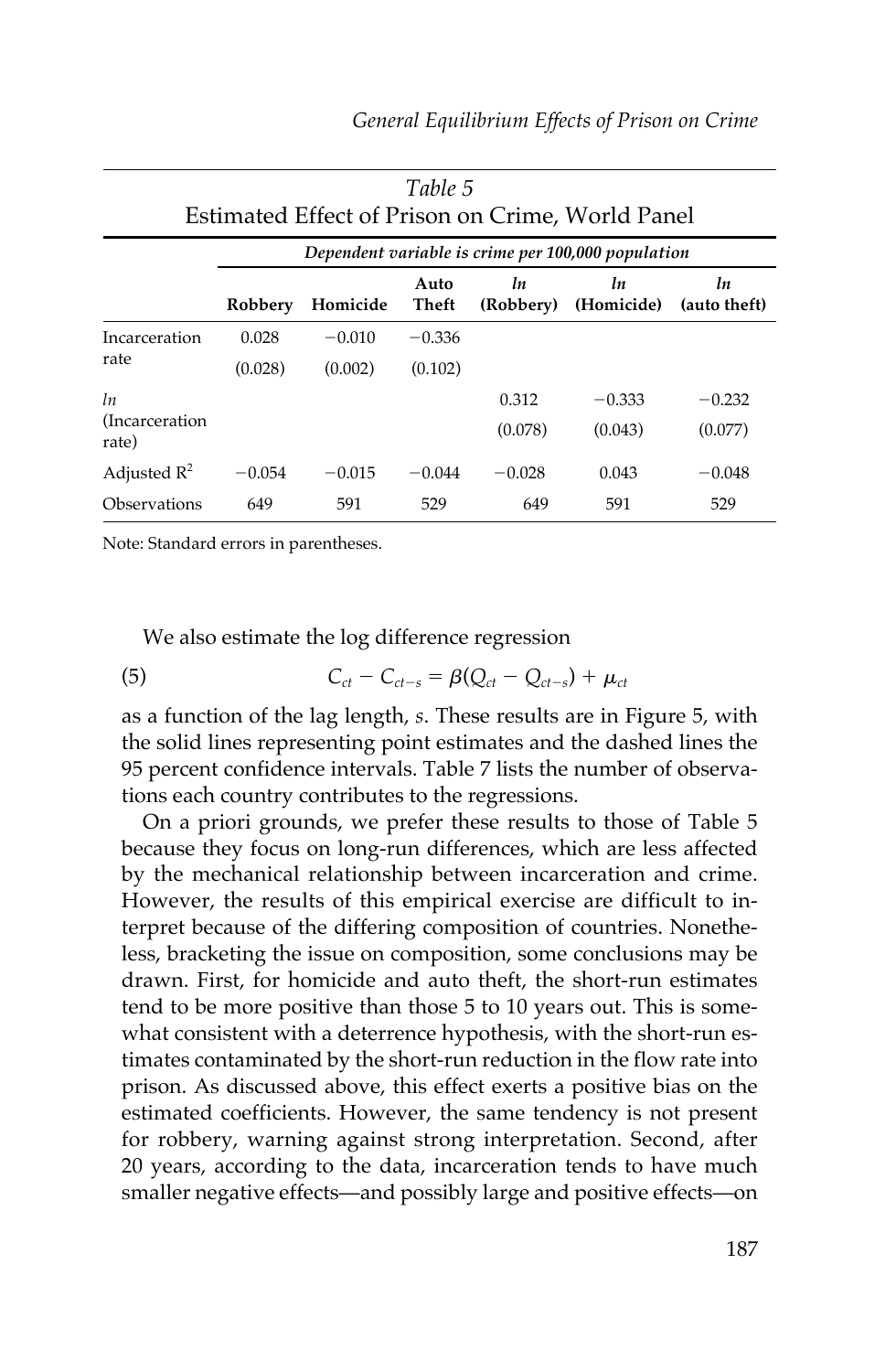| CATO PAPERS ON PUBLIC POLICY |  |  |
|------------------------------|--|--|
|------------------------------|--|--|

|                      |         | Regressions of Table 5 |                   |                              |  |  |  |
|----------------------|---------|------------------------|-------------------|------------------------------|--|--|--|
|                      |         | Dependent Variable     |                   |                              |  |  |  |
| Country              | Robbery | Homicide               | <b>Auto Theft</b> | <b>First Year</b><br>of Data |  |  |  |
| <b>United States</b> | 41      | 41                     | 41                | 1970                         |  |  |  |
| Canada               | 39      | 39                     | 15                | 1970                         |  |  |  |
| England & Wales      | 41      | 41                     | 41                | 1970                         |  |  |  |
| Australia            | 24      | 17                     | 15                | 1982                         |  |  |  |
| Austria              | 13      | 16                     | 15                | 1994                         |  |  |  |
| Belgium              | 10      | 10                     | 10                | 2000                         |  |  |  |
| Bulgaria             | 27      | 32                     | 15                | 1970                         |  |  |  |
| Croatia              | 11      | 11                     | 10                | 1994                         |  |  |  |
| Czech Republic       | 17      | $\mathbf{1}$           | 17                | 1993                         |  |  |  |
| Denmark              | 17      | 17                     | 17                | 1993                         |  |  |  |
| Estonia              | 14      | 16                     | 17                | 1993                         |  |  |  |
| Finland              | 23      | 17                     | 17                | 1987                         |  |  |  |
| France               | 13      | 16                     | 16                | 1994                         |  |  |  |
| Greece               | 15      | 15                     | 12                | 1993                         |  |  |  |
| Hungary              | 26      | 17                     | 17                | 1982                         |  |  |  |
| Ireland              | 10      | 16                     | 17                | 1993                         |  |  |  |
| Italy                | 17      | 17                     | 17                | 1993                         |  |  |  |
| Japan                | 26      | 15                     | 13                | 1980                         |  |  |  |
| Latvia               | 15      | 15                     | 15                | 1995                         |  |  |  |
| Lithuania            | 17      | 17                     | 17                | 1993                         |  |  |  |
| Macedonia            | 13      | 9                      | 9                 | 1990                         |  |  |  |
| Netherlands          | 21      | 16                     | 17                | 1987                         |  |  |  |
| New Zealand          | 15      | 15                     | 15                | 1994                         |  |  |  |
| Northern Ireland     | 17      | 16                     | 17                | 1993                         |  |  |  |
| Norway               | 17      | 17                     | 17                | 1993                         |  |  |  |

## *Table 6* Distribution of Country Observations for Regressions of Table 5

*(continued)*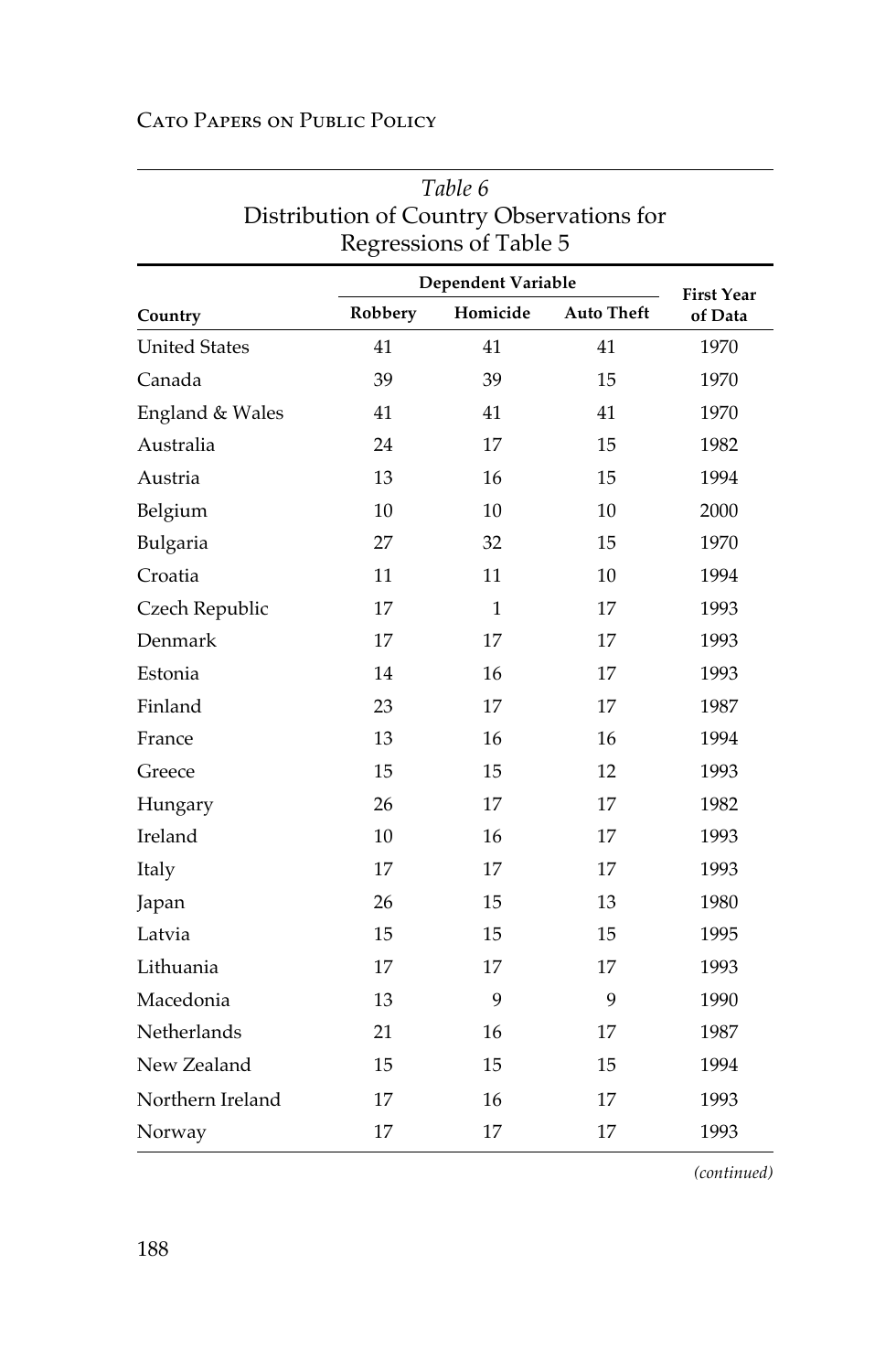| Table 6<br>(continued) |         |          |                   |                              |  |  |
|------------------------|---------|----------|-------------------|------------------------------|--|--|
| Dependent Variable     |         |          |                   |                              |  |  |
| Country                | Robbery | Homicide | <b>Auto Theft</b> | <b>First Year</b><br>of Data |  |  |
| Poland                 | 17      | 17       | 17                | 1993                         |  |  |
| Russia                 | 12      | 12       | 9                 | 1994                         |  |  |
| Scotland               | 26      | 17       | 17                | 1982                         |  |  |
| Serbia                 | 8       | 8        | 8                 | 2002                         |  |  |
| Slovenia               | 17      | 15       | 16                | 1993                         |  |  |
| South Africa           | 14      | 14       | 14                | 1994                         |  |  |
| Sweden                 | 23      | 17       | 17                | 1987                         |  |  |
| Switzerland            | 17      | 16       | 1                 | 1993                         |  |  |
| Turkey                 | 16      | 16       | 16                | 1993                         |  |  |
| Total observations     | 649     | 591      | 529               |                              |  |  |

*General Equilibrium Effects of Prison on Crime*

Source: See text, p. 171.



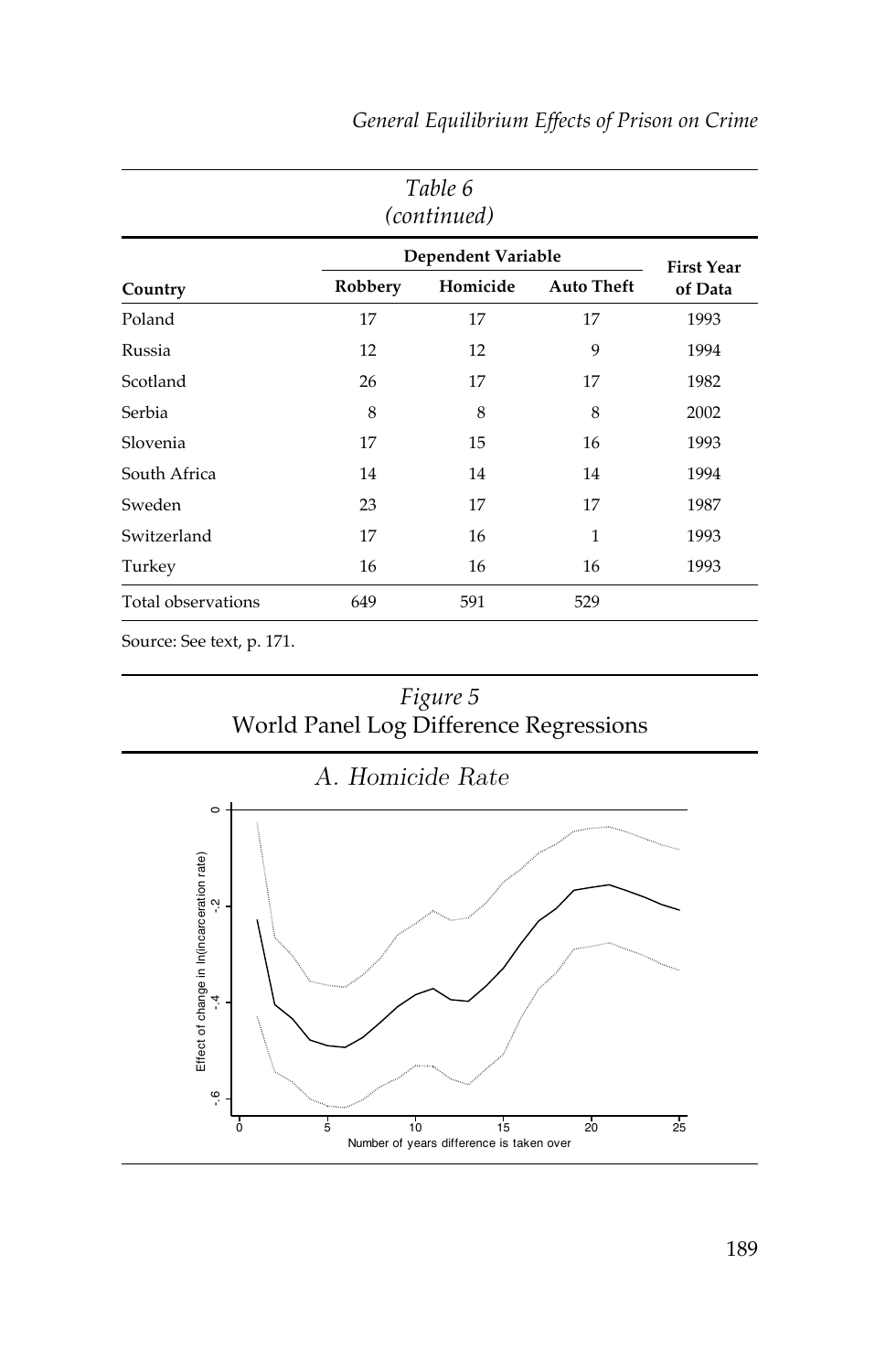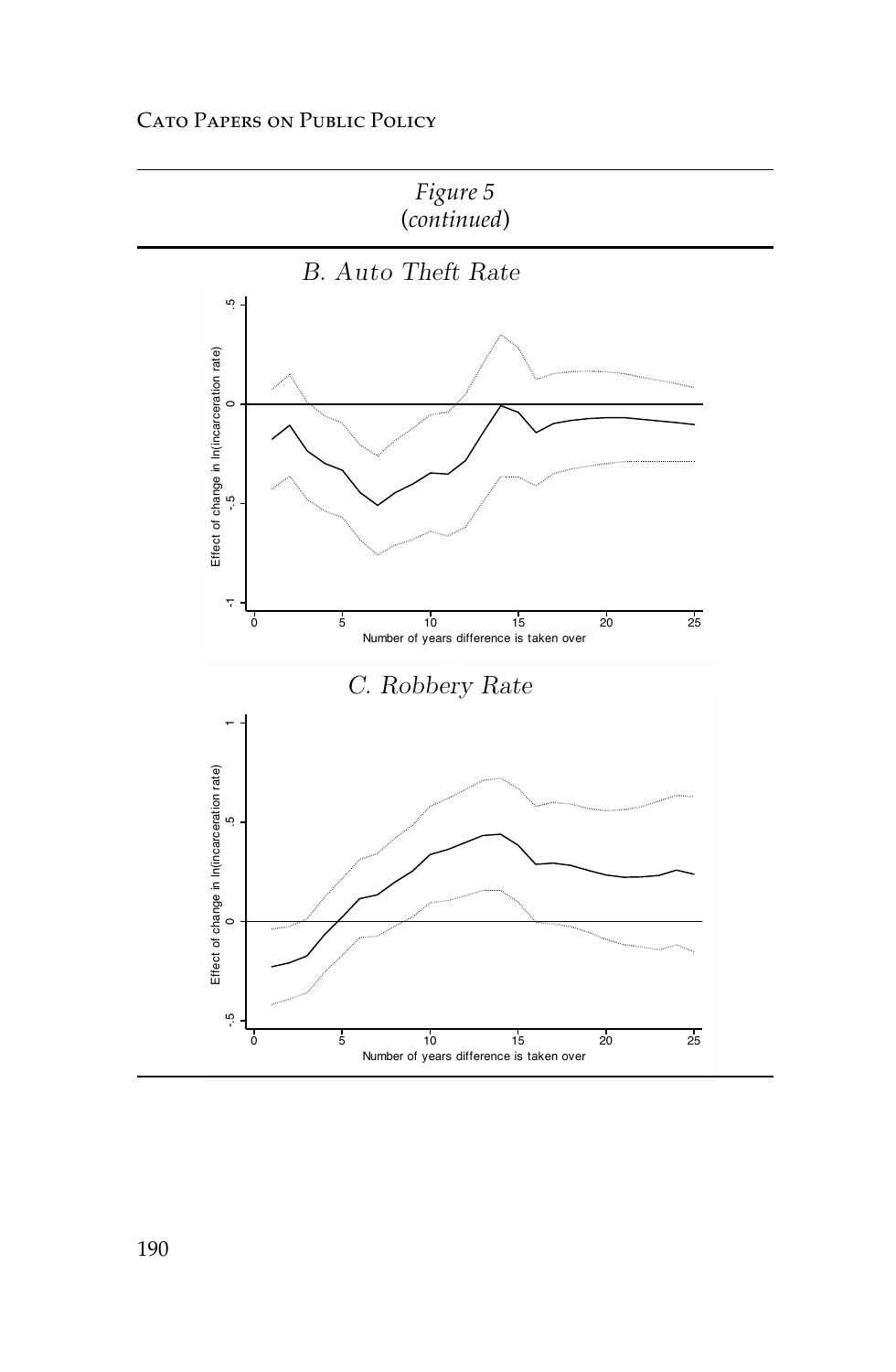|                      |         |                | Dependent variable and number of years over which<br>difference is taken |                |                   |              |  |
|----------------------|---------|----------------|--------------------------------------------------------------------------|----------------|-------------------|--------------|--|
|                      | Robbery |                |                                                                          | Homicide       | <b>Auto Theft</b> |              |  |
| Country              | 1 year  | 10 years       | 1 year                                                                   | 10 years       | 1 year            | 10 years     |  |
| <b>United States</b> | 40      | 31             | 40                                                                       | 31             | 40                | 31           |  |
| Canada               | 37      | 29             | 37                                                                       | 29             | $\mathbf{0}$      | $\mathbf{0}$ |  |
| England & Wales      | 40      | 31             | 40                                                                       | 31             | 40                | 31           |  |
| Australia            | 20      | 13             | 16                                                                       | 7              | 14                | 5            |  |
| Austria              | 12      | 3              | 15                                                                       | 6              | 6                 | 5            |  |
| Belgium              | 9       | $\overline{0}$ | 9                                                                        | $\mathbf{0}$   | 9                 | 0            |  |
| Bulgaria             | 23      | 17             | 23                                                                       | 22             | 14                | 5            |  |
| Croatia              | 9       | 1              | 9                                                                        | 1              | 9                 | 0            |  |
| Czech Republic       | 16      | 7              | $\mathbf{0}$                                                             | $\overline{0}$ | 0                 | 7            |  |
| Denmark              | 16      | 7              | 16                                                                       | 7              | 16                | 7            |  |
| Estonia              | 12      | 5              | 15                                                                       | 6              | 16                | 7            |  |
| Finland              | 22      | 13             | 16                                                                       | 7              | 16                | 7            |  |
| France               | 12      | 3              | 15                                                                       | 6              | 15                | 5            |  |
| Greece               | 14      | 5              | 14                                                                       | 5              | 5                 | 2            |  |
| Hungary              | 23      | 16             | 16                                                                       | 7              | 16                | 7            |  |
| Ireland              | 9       | 0              | 15                                                                       | 6              | 6                 | 7            |  |
| Italy                | 16      | 7              | 16                                                                       | 7              | 16                | 7            |  |
| Japan                | 22      | 16             | 14                                                                       | 5              | 12                | 3            |  |
| Latvia               | 14      | 5              | 14                                                                       | 5              | 5                 | 5            |  |
| Lithuania            | 16      | 7              | 16                                                                       | 7              | 16                | 7            |  |
| Macedonia            | 10      | 3              | 8                                                                        | 0              | 8                 | 0            |  |
| Netherlands          | 19      | 11             | 15                                                                       | 6              | 16                | 7            |  |
| New Zealand          | 14      | 5              | 14                                                                       | 5              | 14                | 6            |  |
| Northern Ireland     | 16      | 7              | 15                                                                       | 6              | 16                | 7            |  |
| Norway               | 16      | 7              | 16                                                                       | 7              | 16                | 7            |  |
| Poland               | 16      | 7              | 16                                                                       | 7              | 16                | 7            |  |
| Russia               | 11      | 2              | 11                                                                       | 2              | 2                 | 0            |  |
| Scotland             | 23      | 16             | 16                                                                       | 7              | 16                | 7            |  |
| Serbia               | 7       | $\overline{0}$ | 7                                                                        | 0              | 7                 | 0            |  |
| Slovenia             | 16      | 7              | 14                                                                       | 5              | 15                | 6            |  |
| South Africa         | 13      | 4              | 13                                                                       | 4              | 4                 | 4            |  |
| Sweden               | 22      | 13             | 16                                                                       | 7              | 16                | 7            |  |
| Switzerland          | 16      | 7              | 15                                                                       | 6              | 6                 | 0            |  |
| Turkey               | 15      | 6              | 15                                                                       | 6              | 15                | 6            |  |
| Total observations   | 596     | 311            | 547                                                                      | 263            | 496               | 212          |  |

## *Table 7* Distribution of Country Observations for Regressions of Figure 5

Source: See text, p. 171.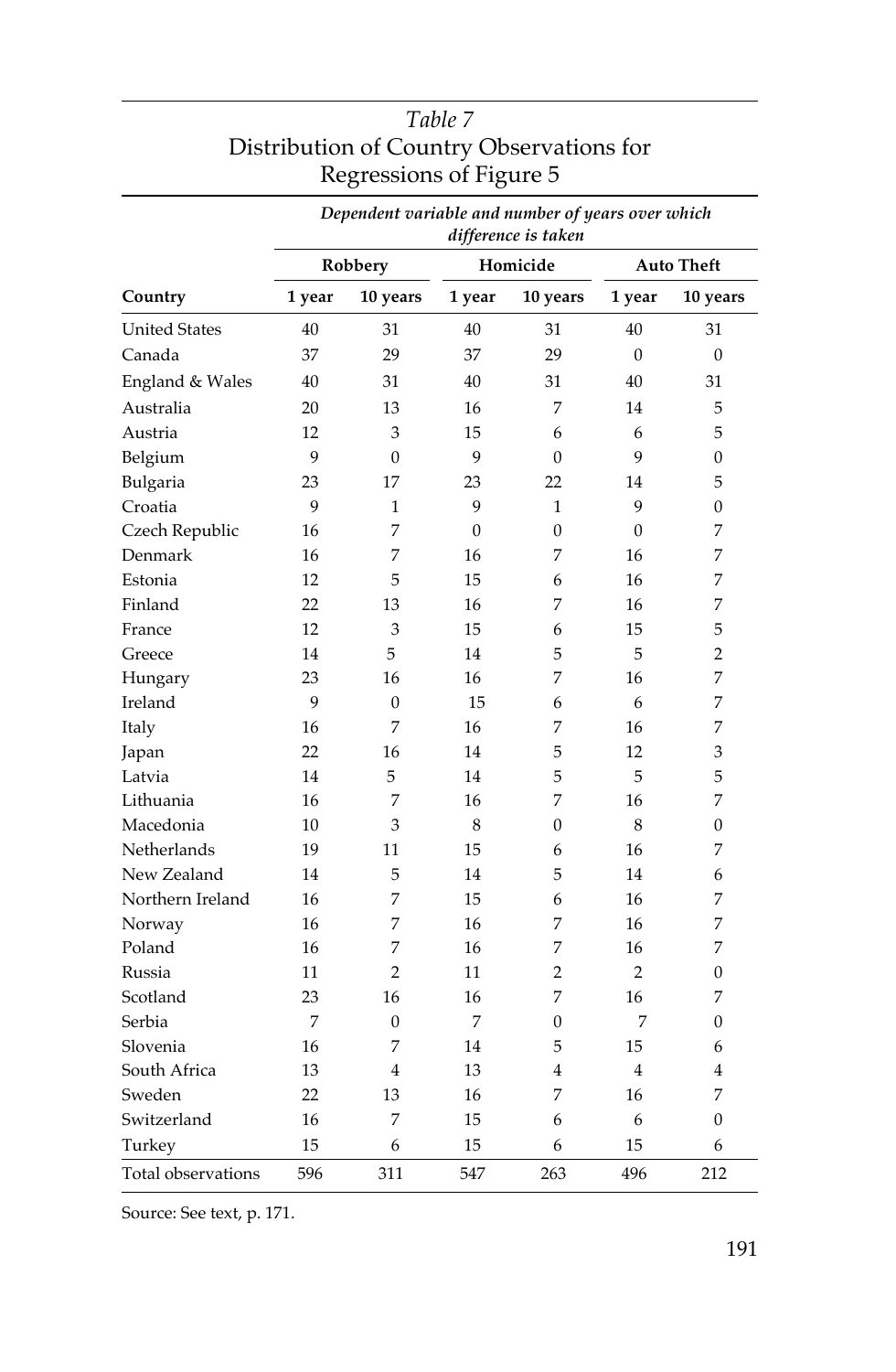crime. For homicide, the long-run estimate is approximately  $-0.20$ . For auto theft, it is close to  $-0.10$ , and for robbery it is roughly 0.25. This is potentially consistent with short-run deterrence effects that are negative and general equilibrium effects that are positive. Overall, however, we caution against strong interpretation based on the regression estimates.

#### **5. CONCLUSION**

 Since the data are not definitive, a natural question is whether there is evidence against a stark prior. An example of such a stark prior is one that posits no general equilibrium effects and large deterrence effects of punishment. We see three key problems with such an interpretation of the data. First, while in the 1990–2010 period incarceration was generally on the rise in the United States and crime was on the decline, incarceration was rising faster in the 1970–1990 period and no decline in crime was evident. Indeed, crime was rising. Of course, the increase in crime may well have been the impetus for the increased sentences that led to higher incarceration rates.

 Second, however, U.S. fluctuations in crime rates are not without peer. Figure 2 indicates that Canadian crime, particularly homicide and robbery, has turning points similar to the U.S. series. This is despite the fact that Canadian incarceration rates are essentially flat over the last 40 years. While Canadian auto theft's turning point is roughly five to seven years after that of the United States, the turning point for England and Wales is essentially the same. However, homicide and robbery in England and Wales turn 10–12 years after they do in the United States. In all three countries, crime is on the decline for all three of these crime types in recent years. This indicates that it is not necessary to have an explosive expansion in prison capacity to see major crime declines, since neither Canada nor England and Wales expanded their prison capacity, yet they eventually saw crime declines.

 Third, the timing of the story works poorly. As noted above, an increase in sentence lengths takes some time to work its way through to increases in prison population. Using an example in which we calibrate to U.S. data in 1970, we show that the "python" is not done "swallowing the pig" even after a decade: sentence lengths affect prison populations with a long lag. This implies that the increase in prison population between 1990 and 2000, say, was likely the result